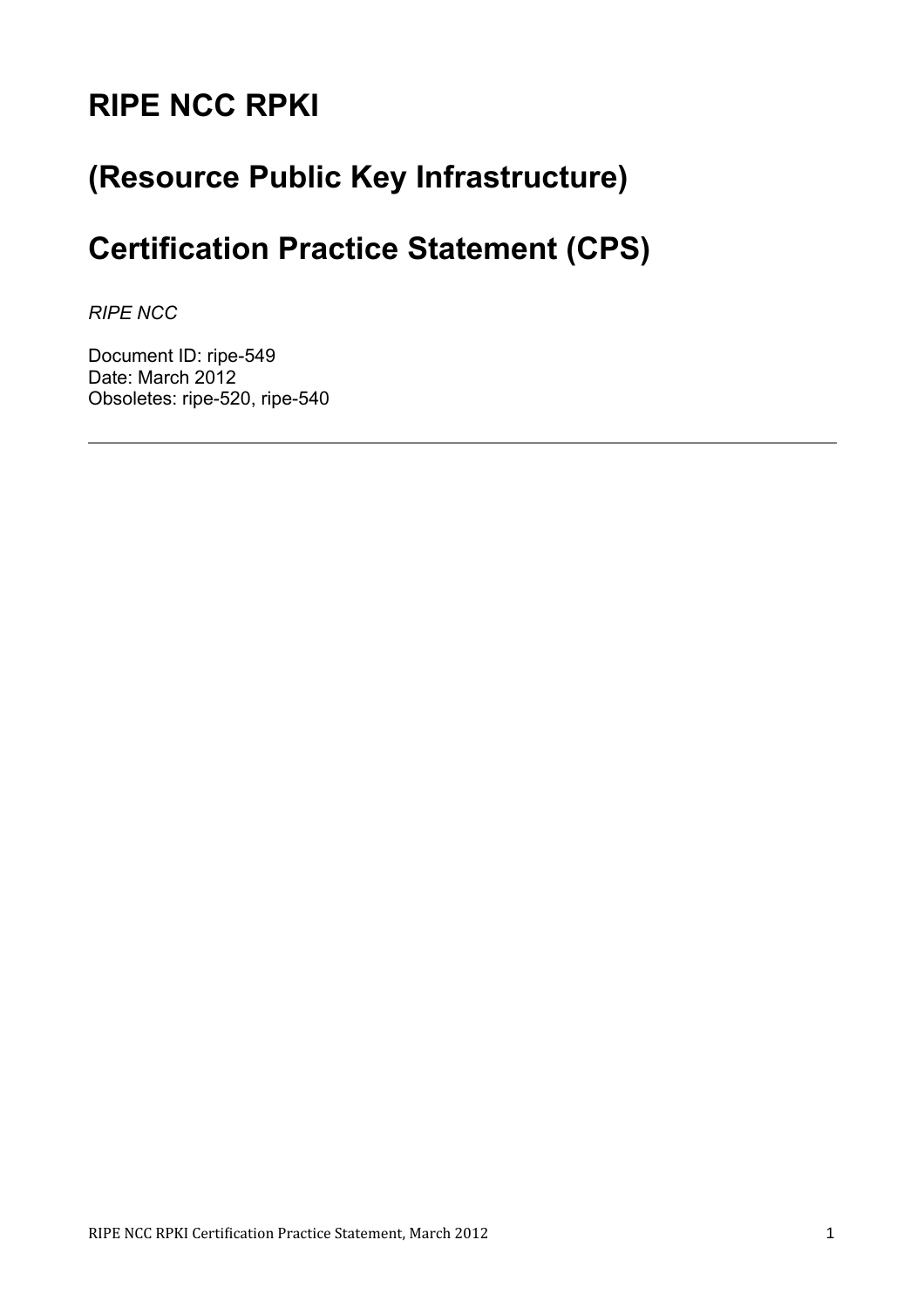

# RIPE NCC RPKI (Resource Public Key Infrastructure) Certification Practice Statement (CPS)

Last updated March 2012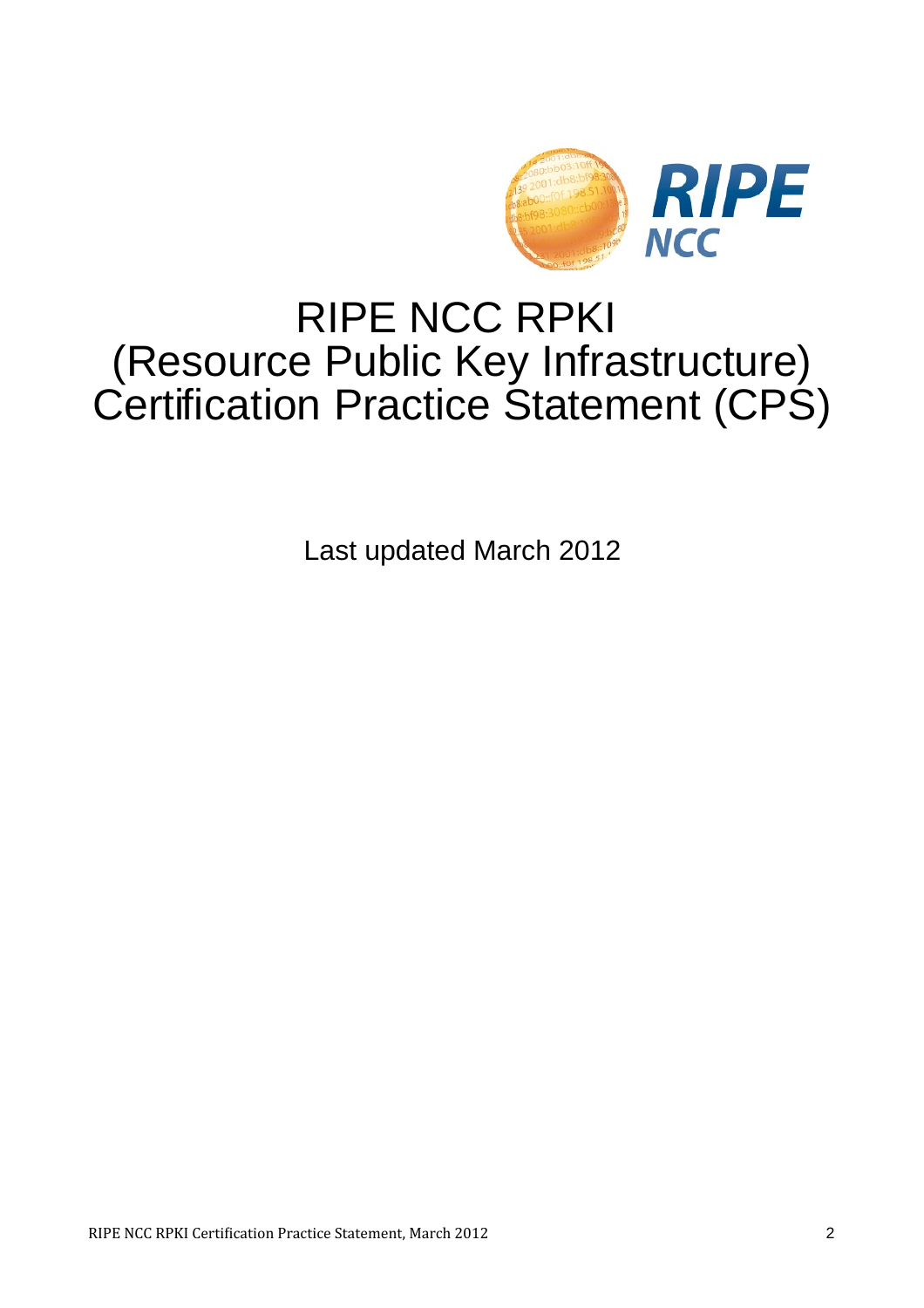| RIPE NCC RPKI Certification Practice Statement, March 2012 | 3 |
|------------------------------------------------------------|---|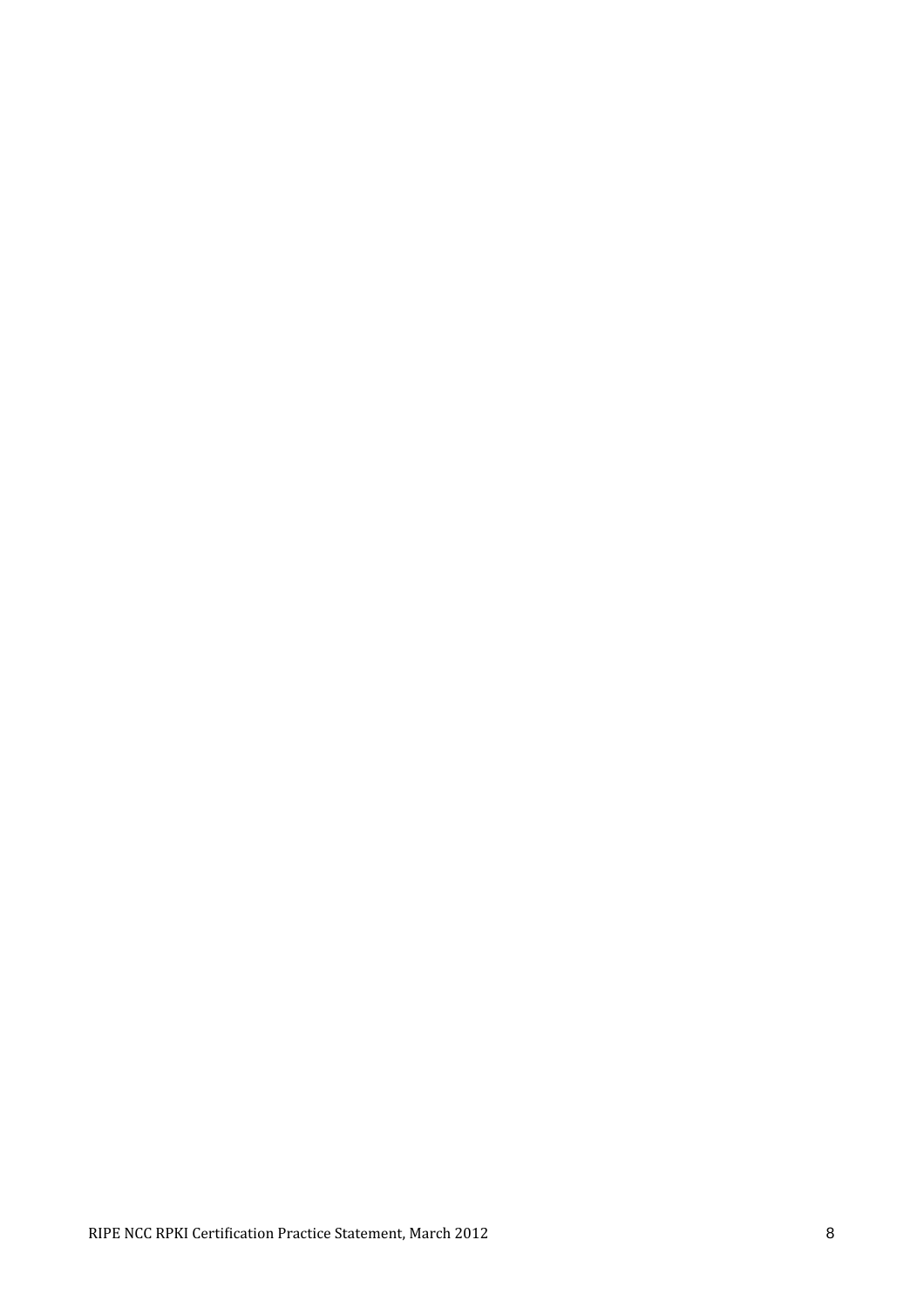1. Introduction

# As per Certification Policy (CP) [\[RFC6484\]:](#page-32-0)

This Public Key Infrastructure (PKI) is designed to support validation of claims by current holders of Internet number resources (INRs), in accordance with the records of the organisations that act as Certification Authorities (CAs) in this PKI. The ability to verify such claims is essential to ensuring the unambiguous distribution of these resources.

The structure of the Resource PKI (RPKI) is congruent with the number resource allocation framework of the Internet. The IANA allocates Internet number resources to Regional Internet Registries (RIRs), among others, as well as for special purposes [\[RFC5736\]](http://tools.ietf.org/html/rfc5736). The RIRs, in turn, manage the allocation of number resources to End Users, Internet Service Providers (ISPs) and others.

This PKI encompasses several types of certificates (see IETF document [draft-ietf-sidr-arch-xx](http://tools.ietf.org/wg/sidr/draft-ietf-sidr-arch/) for more details):

- CA certificates for each organisation distributing INRs and for the INR holder
- End-entity (EE) certificates for organisations to validate digital signatures on RPKI-signed objects

In addition to the CP [RFC6484], relevant information about general PKI concepts may be found in RFC5280, "Internet X.509 Public Key Infrastructure Certificate and Certificate Revocation List (CRL) Profile".

#### 1. 1. Overview

This CPS describes:

- Participants
- Distribution of the certificates and Certificate Revocation Lists (CRLs)
- How certificates are issued, managed and revoked
- Facility management (physical security, personnel, audit, etc.)
- Key management
- Audit procedures

The PKI encompasses several types of certificates:

- CA certificates for each organisation distributing INRs and INR holders
- End entity (EE) certificates for organisations to validate digital signatures on RPKI-signed objects

The Certification Practice Statement is for convenience and informational purposes only. The Terms and Conditions for the RIPE NCC Certification Service can be found at:

http://www.ripe.net/certification/legal/index.html

The RIPE NCC Certification Service Terms and Conditions prevail over the CPS and the CPS does not affect the interpretation of these Terms and Conditions.

1. 2. Document Name and Identification

The name of this document is "RIPE NCC Certification Practice Statement for the Resource PKI".

1. 3. PKI Participants

As per CP [\[RFC6484\]:](#page-32-0)

Note: In a PKI, the term "subscriber" refers to an individual or organisation that is a Subject of a certificate issued by a CA. The term is used in this fashion throughout this document, without qualification, and should not be confused with the networking use of the term to refer to an individual or organisation that receives service from an ISP. In such cases the term "network subscriber" will be used. Also note that, for brevity, this document always refers to PKI participants as organisations or entities, even though some of them are individuals.

1. 3. 1. Certification Authorities

This CPS covers three types of CAs for the RPKI: one Offline CA for the RIPE NCC, one Online CA for the RIPE NCC, and a number of hosted member CAs, which are all equivalent and may be described as a single CA for the purpose of this document.

The Offline CA is the top level CA allowing the RIPE NCC to act as a Trust Anchor in the RPKI. The Online CA allows the RIPE NCC to act as parent CA to RIPE NCC Members. This two layer approach provides a secure revocation and recovery capability in case the Online CA is compromised or becomes unavailable. The Offline CA issues certificates only to instances of the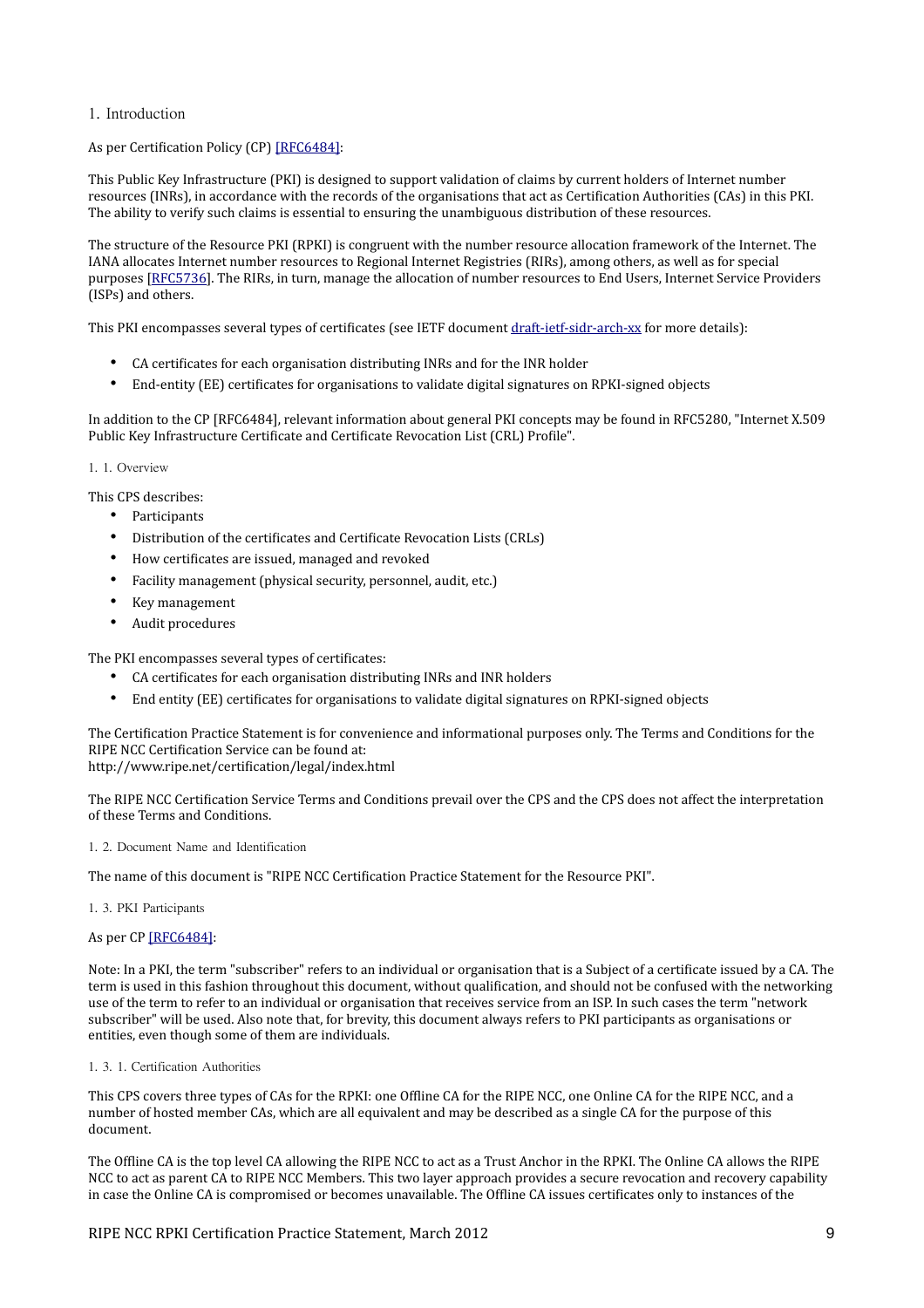Online CA. The CRLs issued by the Offline CA are used to revoke only a certificate issued to the Online CA. The Online CA is used to issue RPKI certificates to RIPE NCC Members, to whom Internet number resources have been distributed.

In addition the RIPE NCC offers a hosted CA service to RIPE NCC Members. These CAs are designated "hosted member CAs". The hosted member CAs are highly automated, taking care of the major part of the operational burden for RIPE NCC Members who want to act as CAs in the RPKI.

See also section 1.6 for definitions and acronyms used in this document.

1. 3. 2. Registration Authorities

There is no distinct Registration Authority (RA) for either the Offline CA or the Online CA operating under this CPS. The former needs no distinct RA capability because it issues certificates only to the Online CA. The Online CA depends on the signon mechanism used by the LIR Portal to identify individuals authorised to make requests. One of the possible sign-on mechanisms is by using an X.509 client certificate issued by the RIPE NCC Business PKI (see [section 3. 2. 6](#page-15-0) for more details). The RIPE NCC already establishes a contractual relationship with each subscriber (RIPE NCC Member) and assumes responsibility for distributing and tracking the current allocation of address space and AS Numbers. Since the RIPE NCC operates the LIR Portal sign-on service and BPKI CA, no distinct RA is used.

#### 1. 3. 3. Subscribers

All RIPE NCC Members can receive distributions of IP addresses and AS Numbers from the RIPE NCC Online CA and thus are subscribers in the PKI sense.

#### <span id="page-9-2"></span>1. 3. 4. Relying parties

#### As per CP [\[RFC6484\]:](#page-32-0)

Entities or individuals that act in reliance on certificates or RPKI-signed objects issued under this PKI are relying parties. Relying parties may or may not be subscribers within this PKI. See [section 1. 6](#page-10-0) for the definition of an RPKI-signed object.

#### 1. 3. 5. Other participants

The RIPE NCC operates a repository that holds certificates, CRLs and other RPKI-signed objects, such as Route Origin Authorisation (ROA) objects.

1. 4. Certificate Usage

#### <span id="page-9-1"></span>1. 4. 1. Appropriate certificate uses

The certificates issued under this hierarchy are for authorisation in support of validation of claims of current holdings of address space and/or AS Numbers. With regard to routing security, an initial goal of this PKI is to allow the holder of a set of address blocks to be able to declare, in a secure fashion, the AS Number of each entity that is authorised to originate a route to these addresses, including the context of ISP proxy aggregation. Additional uses of the PKI, consistent with the basic goal cited above, are also permitted under this policy.

# 1. 4. 2. Prohibited certificate uses

Any uses other than those described in [section 1. 4. 1](#page-9-1) are prohibited.

<span id="page-9-3"></span>1. 5. CPS Administration

1. 5. 1. Organisation administering the document

Since this CPS describes the implementation of the Offline CA, Online CA and hosted member CAs maintained by the RIPE NCC, this CPS is also administered by the RIPE NCC. However, it should be noted that approval procedures described in [section 1. 5. 3-4](#page-9-0) apply.

Whenever the implementation is changed, this CPS will be modified and republished as a RIPE Document. When this happens this will be announced through the appropriate communication channels (such as the RIPE NCC's ncc-announce mailing list).

1. 5. 2. Contact person

The RPKI CPS point of contact is the RIPE NCC, Singel 258, 1016AB, Amsterdam, Netherlands.

<span id="page-9-0"></span>1. 5. 3. Person determining CPS suitability for the policy

This document is reviewed on behalf of the RIPE community by the Certification Authority Task Force (CA-TF). It is expected that the role of the CA-TF will be transferred to an appropriate RIPE Working Group when the RPKI becomes established as a RIPE NCC service.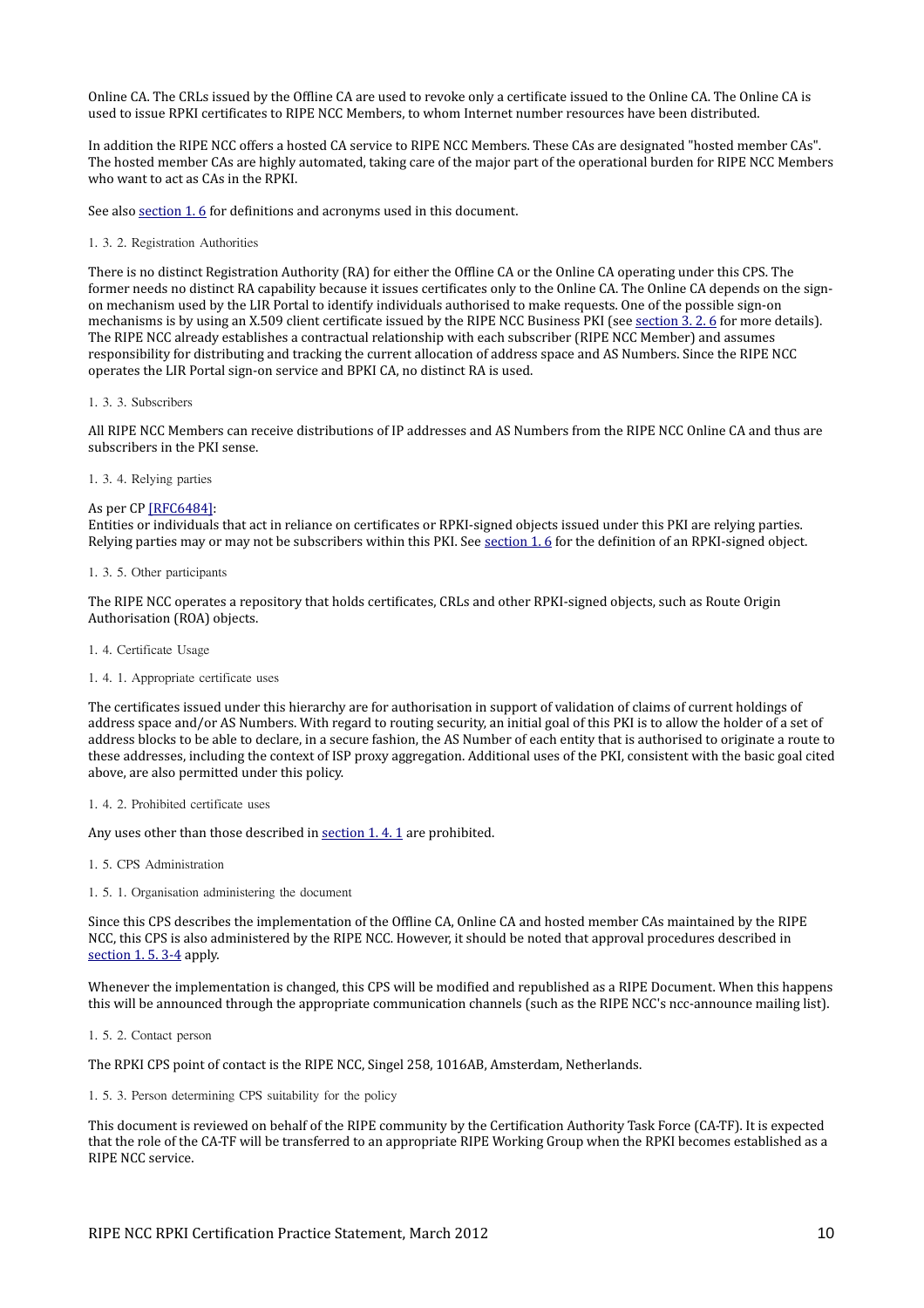#### 1. 5. 4. CPS approval procedures

A RIPE certification policy dealing with issues such as validity times, revocation, re-issuance and access to the services involved is currently being developed by the RIPE community. The implementation of the various CAs (Offline, Online and hosted member CAs) will reflect this policy.

This CPS is not subject to the RIPE Policy Development Process. It provides a detailed outline of the implementation of the RPKI by the RIPE NCC. The CPS is publicly available and when necessary, additional reporting mechanisms, such as mailing lists or presentations at RIPE Meetings, are used to communicate the contents. When the RIPE NCC RPKI implementation is found to be inconsistent with applicable policies the RIPE NCC is committed to update the implementation and this CPS.

<span id="page-10-0"></span>1. 6. Definitions and Acronyms

| <b>BPKI</b>            |                                                                                                                     | Business PKI: A BPKI is used by the RIPE NCC to identify RIPE NCC Members to whom RPKI certificates can be<br>issued.                                                                                                                                                                                                                                                                      |
|------------------------|---------------------------------------------------------------------------------------------------------------------|--------------------------------------------------------------------------------------------------------------------------------------------------------------------------------------------------------------------------------------------------------------------------------------------------------------------------------------------------------------------------------------------|
| CA                     |                                                                                                                     | Certificate Authority. A CA is an entity that issues digital certificates for use by other parties. A CA may issue CA<br>certificates to subordinate CAs. Thus a tree structure of CAs can be created, often dubbed<br>Public Key Infrastructure (PKI). The RIPE NCC operates three levels of CAs in the PKI<br>hierarchy, covered in this CPS:                                            |
| Offline CA             |                                                                                                                     | The RIPE NCC Offline CA. This CA is kept offline when not in use for security reasons, and acts<br>as the top level in the hierarchy. For the moment this CA is making itself available as a Trust<br>Anchor as described in [draft-TA-version4]. In the future this CA may become subordinate to a<br>top level single Trust Anchor CA that will issue certificates to all RIRs.          |
| Online CA              |                                                                                                                     | The RIPE NCC Online CA. This CA is used on a daily basis to issue certificates to subordinate<br>hosted member CAs.                                                                                                                                                                                                                                                                        |
|                        | Hosted member CA                                                                                                    | A hosted member CA that is technically hosted by the RIPE NCC as a RIPE NCC service in the<br>LIR Portal.                                                                                                                                                                                                                                                                                  |
| $\mathsf{C}\mathsf{P}$ | Certificate Policy for the Resource PKI (RPKI). See [RFC6484].                                                      |                                                                                                                                                                                                                                                                                                                                                                                            |
| <b>CPS</b>             |                                                                                                                     | Certification Practice Statement. A CPS is a document that specifies the practices that a Certification Authority<br>employs in issuing certificates.                                                                                                                                                                                                                                      |
| <b>ISP</b>             | Internet Service Provider. An ISP is an organisation managing and selling Internet services to other organisations. |                                                                                                                                                                                                                                                                                                                                                                                            |
| LIR                    |                                                                                                                     | Local Internet Registry. This is an organisation, typically a network service provider, that distributes IP addresses<br>and AS Numbers to End Users and/or uses them in its own infrastructure. RIPE NCC Members<br>are usually referred to as "LIRs".                                                                                                                                    |
| <b>LIR Portal</b>      |                                                                                                                     | The public portal provided by the RIPE NCC to its members (LIRs) that allows them access to<br>various RIPE NCC services, including the hosted member CA service. The portal is also used to<br>access the RIPE NCC Online CA by specific users, as described later in this CPS.                                                                                                           |
|                        | RIPE NCC Member                                                                                                     | A natural person or legal entity that has entered into the RIPE NCC Standard Service<br>Agreement with the RIPE NCC.                                                                                                                                                                                                                                                                       |
| <b>RIR</b>             |                                                                                                                     | Regional Internet Registry. An RIR is an organisation that manages the distribution and registration of IP address<br>and AS Numbers within a particular region of the world. At present, there are five RIRs: ARIN<br>(North America), RIPE NCC (Europe, the Middle East and parts of Central Asia), APNIC (Asia-<br>Pacific), LACNIC (Latin America and Caribbean) and AfriNIC (Africa). |
| RP                     | Relying Party as defined in section 1.3.4.                                                                          |                                                                                                                                                                                                                                                                                                                                                                                            |
| TA                     |                                                                                                                     | Trust Anchor. The top CA certificate in the chain used for validation. Relying Parties choose which CA certificate they<br>trust as being the top of the validation tree. Relying Parties may choose to trust more than one<br>TA.                                                                                                                                                         |
|                        | RPKI Objects and Certificates:                                                                                      |                                                                                                                                                                                                                                                                                                                                                                                            |
| Certificate            |                                                                                                                     | An X.509 PKIX Resource Certificate as described in [res-certificate-profile].                                                                                                                                                                                                                                                                                                              |
|                        |                                                                                                                     | Certificates come in two flavors:                                                                                                                                                                                                                                                                                                                                                          |
|                        |                                                                                                                     | Certificate Authority (CA) Certificates are used by Certificate Authorities to issue subordinate<br>certificates and EE certificates.                                                                                                                                                                                                                                                      |

# RIPE NCC RPKI Certification Practice Statement, March 2012 11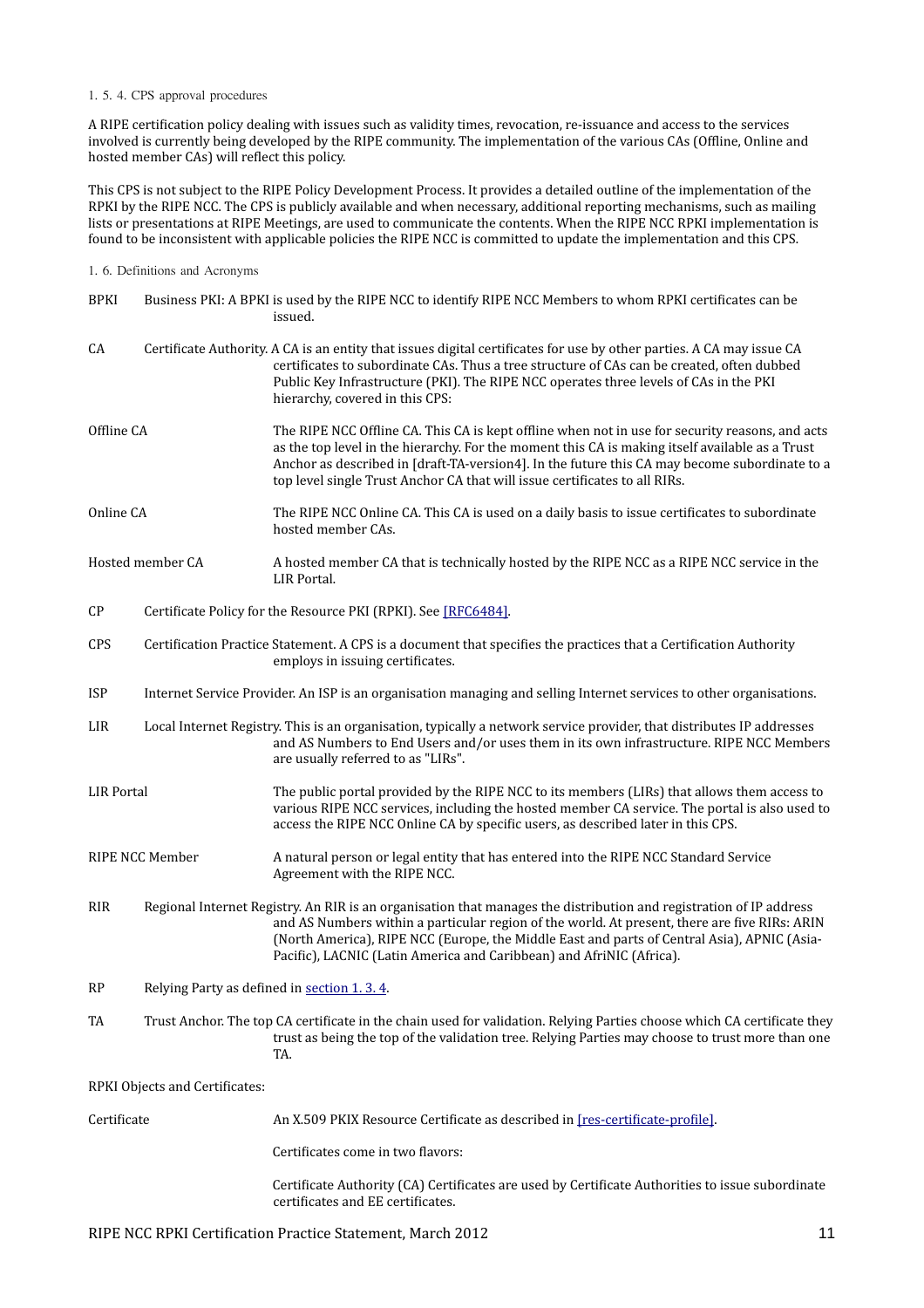End Entity (EE) Certificates are embedded in RPKI-signed objects such as Manifests and ROAs and are used to sign these objects (see [\[RFC6488\]\)](#page-32-4). Note the CAs described in this CPS do not currently issue any multi-use End Entity Certificates as described in [\[res-certificate-profile\].](#page-32-1)

ROA Route Origin Authorisation. This is a digitally signed object that identifies a network operator, identified by an AS Number, that is authorised to originate routes to a specified set of address blocks. See [\[RFC6482\].](#page-32-3)

CRL Certificate Revocation List as described in [\[res-certificate-profile\].](#page-32-1)

Manifest A signed object under the RPKI listing all subordinate signed objects and certificates for a CA certificate. See [\[RFC6486\].](#page-32-2)

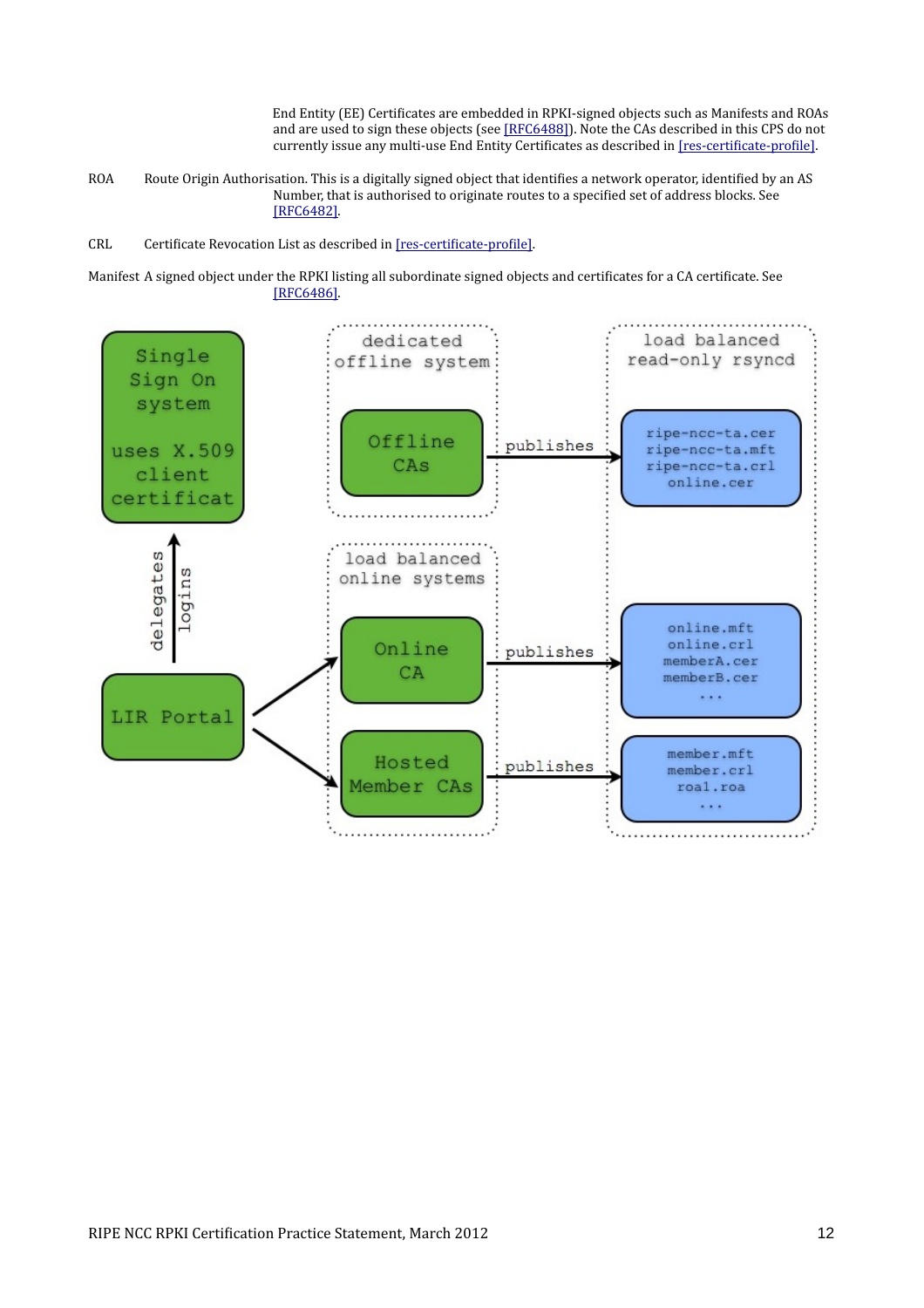| file            | description                                                                                                               |
|-----------------|---------------------------------------------------------------------------------------------------------------------------|
| ripe-ncc-ta.cer | RIPE NCC Offline CA (Trust Anchor) Certificate.                                                                           |
| ripe-ncc-ta.crl | The Certificate Revocation List (CRL) for the RIPE NCC Offline CA<br>(Trust Anchor).                                      |
| ripe-ncc-ta.mft | The Manifest object listing all subordinate objects and certificates<br>signed by the RIPE NCC Offline CA (Trust Anchor). |
| online.cer      | The Online CA certificate that is signed and published by the RIPE<br>NCC Offline CA (Trust Anchor).                      |
| online.crl      | The Certificate Revocation List (CRL) for the Online CA.                                                                  |
| online.mft      | The Manifest object listing all subordinate objects and certificates<br>signed by the Online CA.                          |
| member.cer      | The member CA certificate that is signed and published by the<br>Online CA.                                               |
| member.crl      | The Certificate Revocation List (CRL) for the member CA.                                                                  |
| member.mft      | The Manifest object listing all subordinate objects and certificates<br>signed by the member CA.                          |
| roa1.roa        | A ROA RPKI-signed object for the member CA.                                                                               |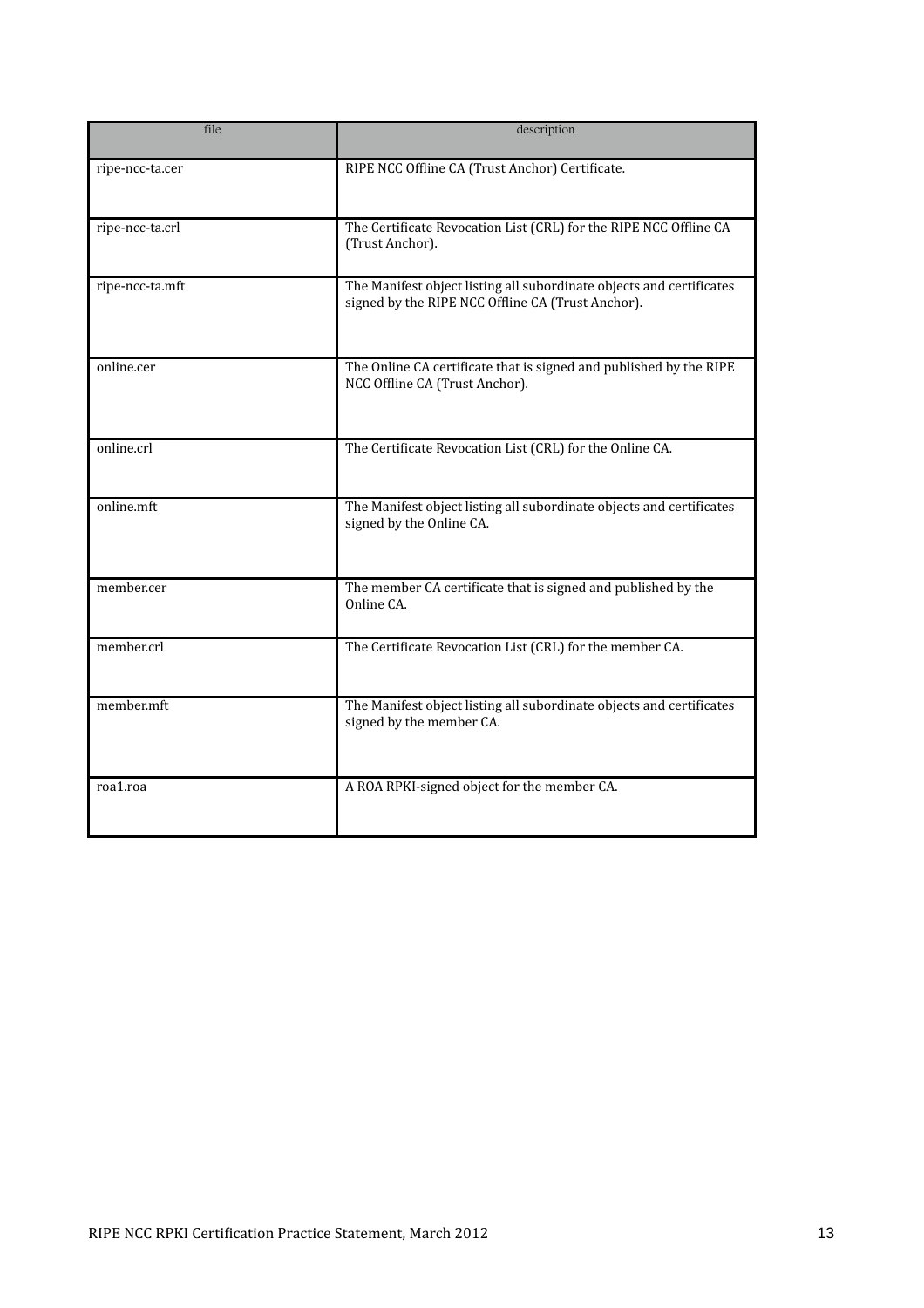# 2. Publication And Repository Responsibilities

2. 1. Repositories

As per the CP [\[RFC6484\],](#page-32-0) certificates, CRLs and RPKI-signed objects are made available to all network operators to download, to enable them to validate this data.

<span id="page-13-0"></span>2. 2. Publication of Certification Information

RIPE NCC uploads the certificates, CRLs and RPKI-signed objects that it issues to a local repository system that operates as part of a world-wide distributed system of repositories.

Offline CA

The CA certificate for the RIPE NCC Offline CA is intended to be used as a Trust Anchor by relying parties. The Trust Anchor Locator, as per [\[RFC6490\],](#page-32-6) follows:

rsync://rpki.ripe.net/ta/ripe-ncc-ta.cer MIIBIjANBgkqhkiG9w0BAQEFAAOCAQ8AMIIBCgKCAQEA0URYSGqU z2myBsOzeW1jQ6NsxNvlLMyhWknvnl8NiBCs/T/S2XuNKQNZ+wBZ xIgPPV2pFBFeQAvoH/WK83HwA26V2siwm/MY2nKZ+Olw+wlpzlZ1 p3Ipj2eNcKrmit8BwBC8xImzuCGaV0jkRB0GZ0hoH6Ml03umLprR sn6v0xOP0+l6Qc1ZHMFVFb385IQ7FQQTcVIxrdeMsoyJq9eMkE6D oclHhF/NlSllXubASQ9KUWqJ0+Ot3QCXr4LXECMfkpkVR2TZT+v5 v658bHVs6ZxRD1b6Uk1uQKAyHUbn/tXvP8lrjAibGzVsXDT2L0x4 Edx+QdixPgOji3gBMyL2VwIDAQAB

Online CA

The Online CA publishes subordinate certificates, CRLs and RPKI-signed objects under: rsync://rpki.ripe.net/repository/33/36711f-25e1-4b5c-9748-e6c58bef82a5/1/

Hosted member CAs

The hosted member CAs publish subordinate signed objects in the repository that is hosted by the RIPE NCC: rsync://rpki.ripe.net/repository

The exact URI of the publication point is unique per hosted member CA and can be found in the hosted member CA certificate as described in [\[res-certificate-profile\].](#page-32-1)

#### Note the repository structure is defined in [\[RFC6481\].](#page-32-5)

<span id="page-13-1"></span>2. 3. Time or Frequency of Publication

A certificate will be published within 24 hours after issuance.

2. 4. Access Controls on Repositories

Write access to the repositories is limited to the systems running the Offline CA, Online CA and hosted member CAs.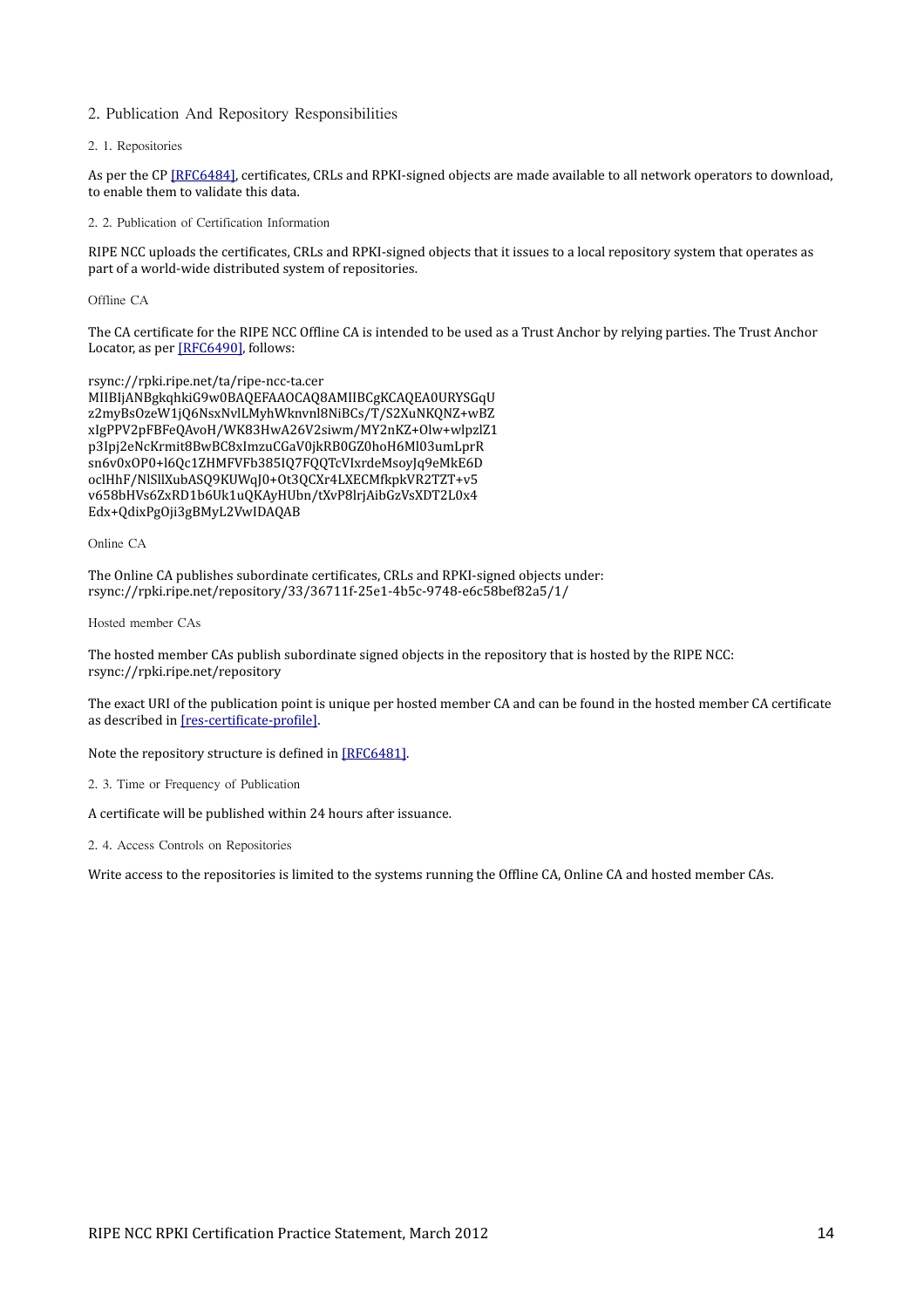# 3. Identification And Authentication

- 3. 1. Naming
- 3. 1. 1. Types of names

The Subject of each certificate issued by the RIPE NCC is identified by an X.500 Distinguished Name (DN).

For the Offline CA the self-signed CA certificate is published as a Trust Anchor, as described in [section 2. 2.](#page-13-0) The subject is 'CN=ripe-ncc-ta'.

For all other certificates controlled by the Offline CA, Online CA and hosted member CAs the subject has the format CN=<pub key hash>, where the public key hash is a Base64 encoded form of the public key SHA-1 hash, as described in section 2.1 of [\[RFC4387\].](#page-32-7)

3. 1. 2. Need for names to be meaningful

The Subject name in each subscriber certificate will be unique to the public key found on the certificates.

Note: The name of the holder of an address block or AS Number is intended to not be "meaningful" in the conventional, human-readable sense, since certificates issued under this PKI are used for authorisation in support of applications that make use of attestations regarding INR holdings, not for identification.

3. 1. 3. Anonymity or pseudonymity of subscribers

Although subject names in certificates issued by this registry are not meaningful, and may appear "random,", anonymity is not a function of this PKI, and thus no explicit support for this feature is provided.

3. 1. 4. Rules for interpreting various name forms

None.

3. 1. 5. Uniqueness of names

The generated subject based on the public key hash, as described in 3.1.1, reduces the likelihood of accidental collisions to a negligible minimum.

3. 1. 6. Recognition, authentication, and role of trademarks

Because the subject names are not intended to be meaningful, there is no provision to recognise or authenticate trademarks, service marks, etc.

3. 2. Initial Identity Validation

3. 2. 1. Method to prove possession of private key

For the Offline CA, proof of possession of the private keys used for the self-signed certificate can be determined internally.

For the Online CA that acts as subscriber to the Offline CA, possession of the private keys is effected via the procedures used to generate and manage these keys. Specifically, the RIPE NCC uses a hardware security module (HSM) to generate the key pairs for each of these CAs and thus assures that the private key is appropriately associated with the public key in the certificates issued by each of these CAs

For the hosted member CAs that act as subscribers to the Online CA, possession of the private keys is effected by the system. Note that the hosted member CAs are managed systems and operators do not access the keys directly. These CAs will contact the Online CA as needed via protocols internal to the RIPE NCC. These protocols also cover proof of possession of the private keys.

# 3. 2. 2. Authentication of organisation identity

The hosted Member CA is available only to RIPE NCC Members. The RIPE NCC has already established procedures to verify the identity of the RIPE NCC Members. These procedures are explained here: http://www.ripe.net/info/faq/membership/newlir-setup.html#1

However it should be noted that certificates issued under this PKI do not attest to the identity of certificate holders. This is also reflected by the seemingly random subject names as described in 3.1.3.

For hosted member CAs the RIPE NCC is able to map a logged in user to a specific organisation, and the organisation can be mapped to a specific public key. Thus the RIPE NCC is able to map these public keys to a specific set of resources as represented in the RIPE NCC records.

RIPE NCC RPKI Certification Practice Statement, March 2012 15 15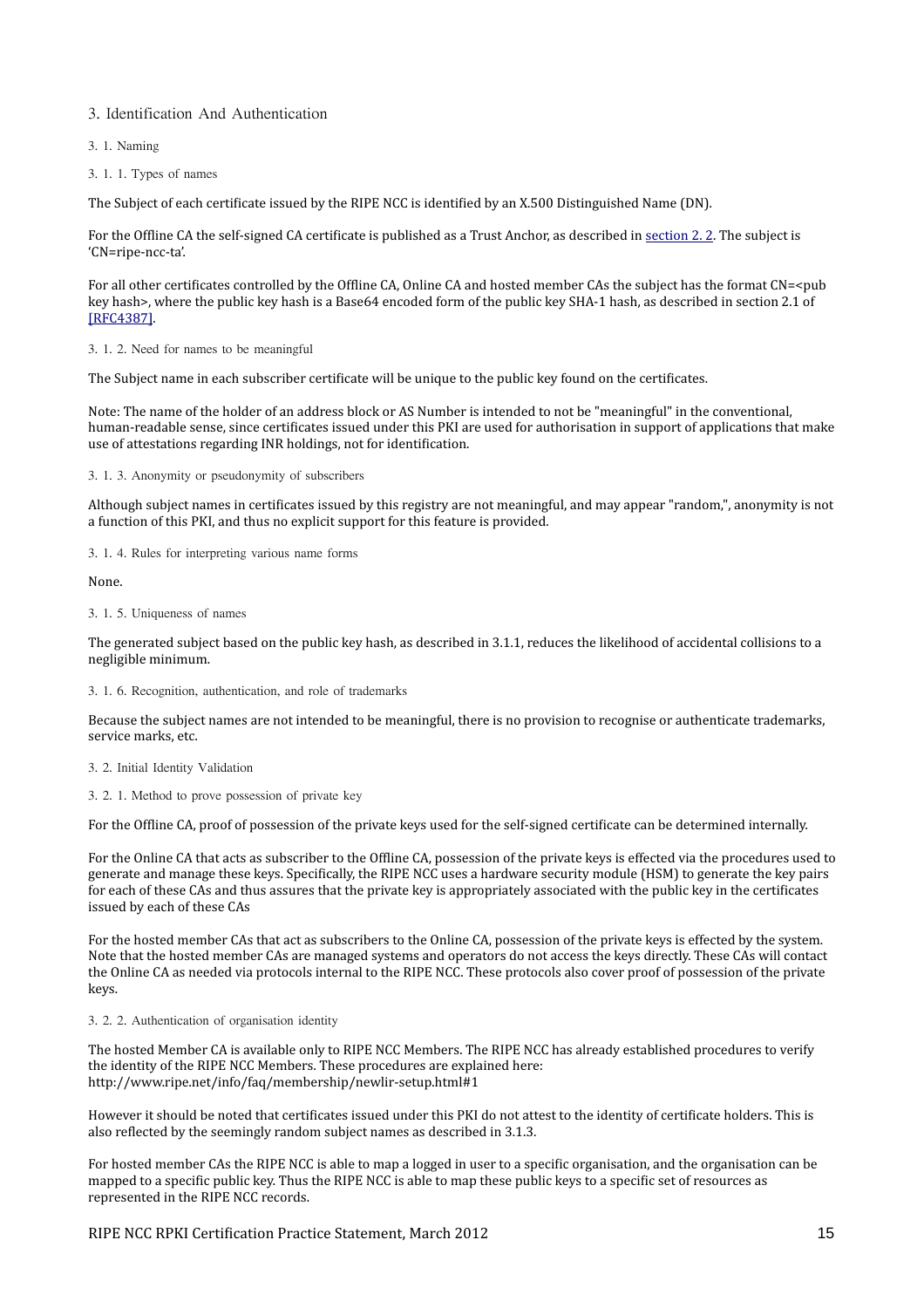#### <span id="page-15-1"></span>3. 2. 3. Authentication of individual identity

The individuals who are authorised to operate the Offline CA are authenticated by possession of the necessary HSM key cards and via physical and procedural security access controls.

For hosted member CAs, individual identity is delegated to the RIPE NCC Member's LIR Portal "admin" user. Admin users must set up users for their LIR and associate them with the 'certification' role in order to grant individuals access to the certification section.

The admin user's identity can be (re-)established using the admin password reset procedure: https://lirportal.ripe.net/lirportal/activation/activation\_request.html

The reset procedure involves two halves of a code that are sent via two separate paths, email and fax, that need to be combined in order to reset the "admin" account's password.

For the Online CA, the same mechanism is used as described for hosted member CA users. It should be noted, however, that these users require an additional role that can not be set through the public user management interface.

#### 3. 2. 4. Non-verified subscriber information

No non-verified subscriber data is included in certificates issued under this certificate policy.

#### 3. 2. 5. Validation of authority

Access to the Offline CA is restricted to a Developer that has access to the Unix account on the server. In addition, the HSM key cards are protected by pass phrases known only to the individual CA Operators (see [section 5. 2. 3](#page-23-0) for a description of the CA Operator role).

Access to the Online CA is restricted to CA Operators using the LIR Portal to log in and having an additional role enabled by the administrators of the single sign-on system (this role can not be set by others).

Access to the hosted member CA is restricted to users of the LIR Portal that have the "certification" role enabled by the "admin" user for their registry.

# <span id="page-15-0"></span>3. 2. 6. Criteria for interoperation

The RPKI is not intended to interoperate with any other PKI at this stage.

The function of the Online CA will be extended in the future to interoperate with the other four RIRs and RIPE NCC Members operating their own CAs.

3. 3. Identification and Authentication for Re-Key Requests

3. 3. 1. Identification and authentication for routine re-key

For the Offline CA and Online CA the same identification and authentication mechanisms apply as described in [section 3. 2. 3.](#page-15-1)

For hosted member CAs routine re-keys are automated by the software and no explicit authentication is required. A routine re-key is initiated whenever the current key for a hosted member CA is older than five years.

The key roll over algorithm is described in [\[RFC6489\].](#page-32-8)

3. 3. 2. Identification and authentication for re-key after revocation

The old key can be revoked as the final step in key rollover algorithm [\[RFC6489\],](#page-32-8) after a new key has been activated.

In our implementation, old keys are not automatically revoked after a routine re-key. Explicit revocation of old keys can be done by CA Operators of the Offline CA and Online CA. CA Operators for the Online CA can also revoke old keys for specific hosted member CAs. Identification and authentication for these roles has been described in [section 3. 2. 3.](#page-15-1)

The RIPE NCC implementation may change following discussion of the key rollover standard, as the standard is currently unclear about whether revocation of the old key should be done immediately. Current belief is that there is no reason (security or operational) why old keys should not be automatically revoked after a successful re-key, so that may well be implemented in the near future.

3. 4. Identification and Authentication for Revocation Request

For hosted member CAs it should be noted that user actions in the interface may result in revocation of EE certificates used for objects (such as ROAs) that should be invalidated.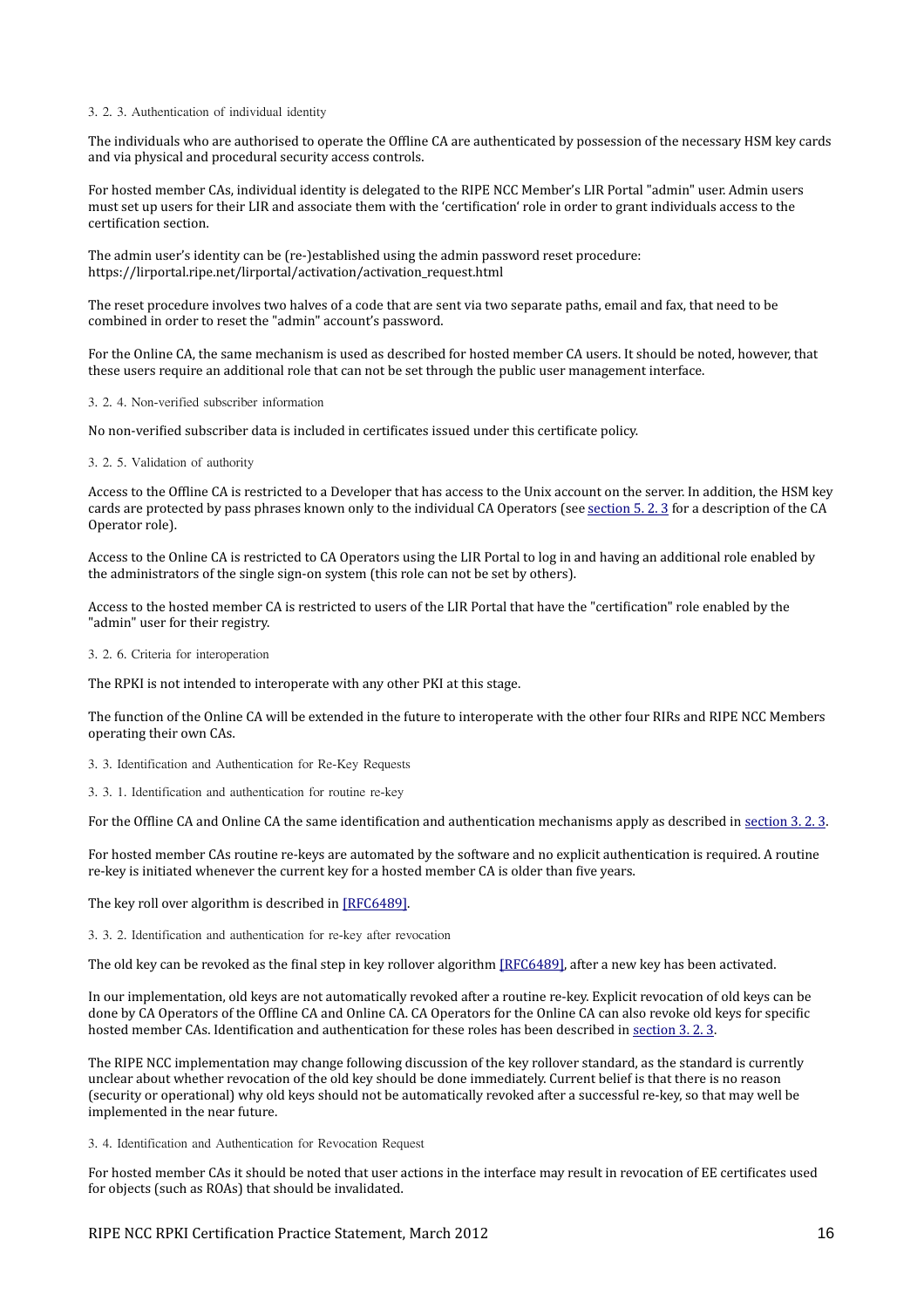# 4. Certificate Life-Cycle Operational Requirements

# 4. 1. Certificate Application

4. 1. 1. Who can submit a certificate application

#### Any RIPE NCC Member may request a certificate.

<span id="page-16-3"></span>4. 1. 2. Enrolment process and responsibilities

For the Offline CA a Developer can configure and initialise the CA on a server controlled by the RIPE NCC (see section 5.2.1 for a description of the Developer role).

For the Online CA a Developer can install and initialise the application. When this has been done a CA Operator can log in and initialise the Online CA.

For hosted member CAs: RIPE NCC Members may use a hosted member CA hosted by the RIPE NCC as part of the RIPE NCC LIR portal. In order to activate the hosted member CA an "admin" user must log in and grant the "certification" role to a normal user. This user must then log in and ensure that a client certificate has been generated for them (or generate one if this is missing). The user that has the "certification" role will then be able to click through on a link labeled "Certification". This link will take the user to a page where they must explicitly opt in to the hosted member CA service - they do this by clicking "Yes, I want to activate my hosted member CA". After activation, a mostly automated hosted member CA will be created. Authentication and authorisation for further automated processes should be considered transitive from the moment that user opted-in and activated the hosted member CA, as described here.

### 4. 2. Certificate Application Processing

For hosted member CAs an initial CA certificate is requested automatically by the system when the authorised user chooses to opt in to the service.

4. 2. 1. Performing identification and authentication functions

#### See [section 3. 2. 3.](#page-15-1)

### <span id="page-16-1"></span>4. 2. 2. Approval of certificate applications

The online CA will issue certificates to hosted member CAs with a validity time to the end of the calendar year, plus a six months grace period to allow for renewal before the certificate expires.

All Provider Aggregatable (PA) resources registered to the RIPE NCC Member at the time of issuance will be included in the certificate.

For hosted member CAs, the system will automatically request renewal of the CA certificate that lists all eligible resources when new resources are received by the RIPE NCC Member and/or a new validity time is applicable.

#### 4. 2. 3. Time to process certificate applications

The RIPE NCC will issue a certificate attesting to resource allocations within one business day of approval of the certificate application.

#### 4. 3. Certificate Issuance

#### 4. 3. 1. CA actions during certificate issuance

The Offline CA will produce a response message that includes all publishable certificates and other objects after the certificate has been issued. This message can be physically transferred to the Online CA, where it is published.

The Online CA and hosted member CAs make all subordinate certificates and objects available for publication. In practice, the system will make a best effort to publish these materials as soon as possible, but as described in [section 2. 3,](#page-13-1) publication should happen within no more than 24 hours of issuance.

<span id="page-16-0"></span>4. 3. 2. Notification to subscriber by the CA of issuance of certificate

Publication of a certificate in the repository operated by RIPE NCC is the means by which a subscriber is notified of certificate issuance. This procedure is employed by all CAs covered by this CPS.

<span id="page-16-2"></span>4. 3. 3. Notification of certificate issuance by the CA to other entities

Publication of a certificate in the repository operated by RIPE NCC is the means by which other entities are notified of certificate issuance.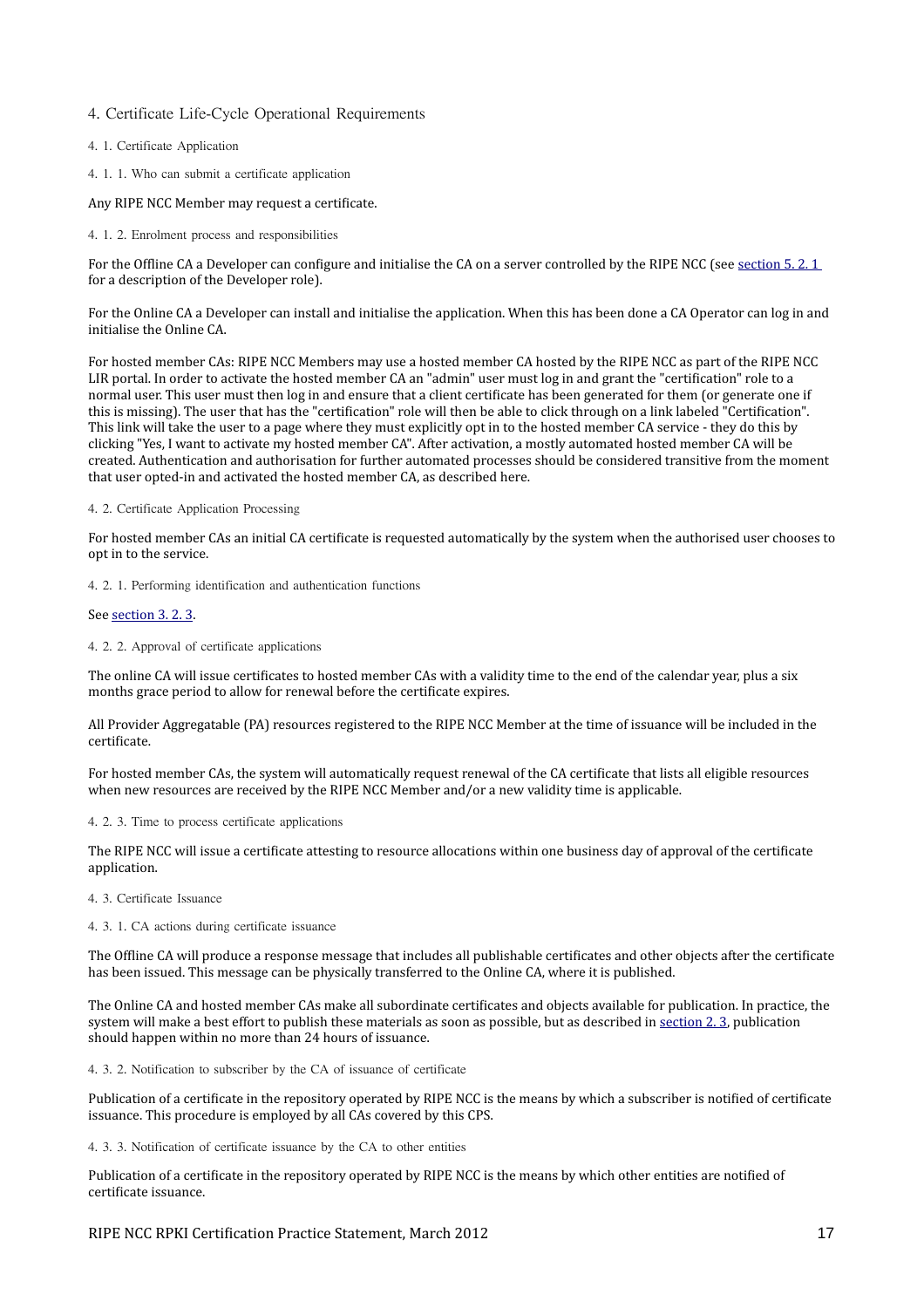#### 4. 4. Certificate Acceptance

#### <span id="page-17-1"></span>4. 4. 1. Conduct constituting certificate acceptance

A subscriber is presumed to have accepted a certificate issued by any of the Certificate Authorities covered by this CPS and published in the RIPE NCC repository unless the subscriber contacts the RIPE NCC.

4. 4. 2. Publication of the certificate by the CA

Certificates will be published in the repository system within one business day of being issued by any of the CAs covered by this CPS.

#### 4. 5. Key Pair and Certificate Usage

A summary of the use model for the IP Address and AS Number PKI is provided below.

#### 4. 5. 1. Subscriber private key and certificate usage

The hosted member CAs receive CA certificates from the Online CA. This means that these certificates could in principal be used to issue subordinate CA certificates. However, the hosted system does not provide this functionality. The hosted member CA certificates will only be used (by the system) to issue EE certificates used for RPKI-signed objects (such as ROAs) and manifests.

#### 4. 5. 2. Relying party public key and certificate usage

Reliance on a certificate must be reasonable under the circumstances. If the circumstances indicate a need for additional assurances, the relying party must obtain such assurances in order for such reliance to be deemed reasonable.

Before any act of reliance, relying parties MUST independently (1) verify that the certificate will be used for an appropriate purpose that is not prohibited or otherwise restricted by this CPS (see [section 1. 5\)](#page-9-3), and (2) assess the status of the certificate and all the CAs in the chain (terminating at the RIPE NCC Trust Anchor) that issued the certificates relevant to the certificate in question. If any of the certificates in the certificate chain have been revoked, the relying party is solely responsible for determining whether reliance on a digital signature to be verified by the certificate in question is acceptable. Any such reliance is made solely at the risk of the relying party.

If a relying party determines that use of the certificate is appropriate, the relying party must utilise appropriate software and/or hardware to perform digital signature verification as a condition of relying on the certificate. Moreover the relying party MUST validate the certificate in a manner consistent with the RPKI certificate profile [\[RFC6487\],](#page-32-9) which specifies the extended validation algorithm for RPKI certificates.

# <span id="page-17-0"></span>4. 6. Certificate Renewal

Note that the hosted member CAs do not issue CA certificates to subordinate CAs and there is no need for certificate renewal for EE certificates used for signed objects. However, hosted member CAs are mentioned a few times in this section as children of the Online CA.

#### 4. 6. 1. Circumstance for certificate renewal

For hosted member CAs: When new Internet number resources are associated with a RIPE NCC Member or a new validity time is applicable (see [section 4. 2. 2\)](#page-16-1) a certificate will be renewed.

Note that in case Internet number resources are no longer associated with a RIPE NCC Member the Online CA will re-issue a new certificate, minus those Internet number resources, and revoke overclaiming certificates, as described in [section 4. 9.](#page-19-0)

#### 4. 6. 2. Who may request renewal

For hosted member CAs, requests for renewal are fully automated.

For the Online CA, RIPE NCC staff with the Online CA Administrator role can request renewal from the Offline CA.

For the Offline CA, Internet number resources may have to be added to the self-signed certificate. RIPE NCC staff with the appropriate role may perform this action.

4. 6. 3. Processing certificate renewal requests

The same stipulations listed in [section 4. 2. 2](#page-16-1) apply here.

4. 6. 4. Notification of new certificate issuance to subscriber

See section 4.3.2.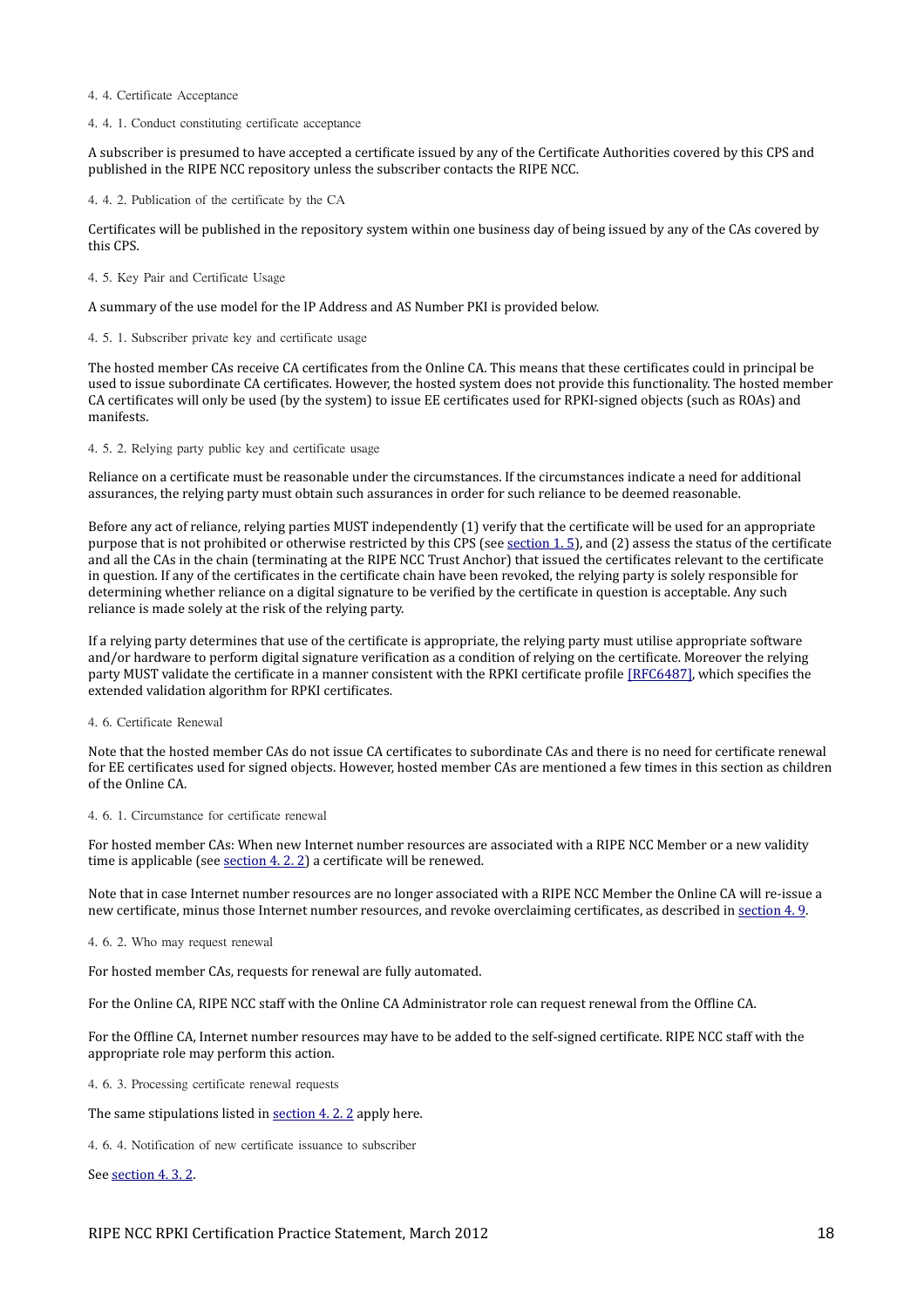4. 6. 5. Conduct constituting acceptance of a renewal certificate

See section 4.4.1.

4. 6. 6. Publication of the renewal certificate by the CA

Both the Offline CA and Online CA will publish renewed subordinate CA certificates within one business day of issuance.

4. 6. 7. Notification of certificate issuance by the CA to other entities

#### See [section 4. 3. 2.](#page-16-0)

4. 7. Certificate Re-Key

Note that the hosted member CAs do not issue CA certificates to subordinate CAs and there is no need for certificate re-key for EE certificates used for signed objects. However hosted member CAs are mentioned a few times in this section as children of the Online CA.

# 4. 7. 1. Circumstance for certificate re-key

As per the RPKI CP, re-key of a certificate will be performed only when requested, based on:

- 1. Knowledge or suspicion of compromise or loss of the associated private key, or
- 2. Expiration of the cryptographic lifetime of the associated key pair

If a certificate is revoked to replace the resource extensions (see [\[res-certificate-profile\],](#page-32-1) the replacement certificate will incorporate the same public key, not a new key, unless the subscriber requests a re-key at the same time. If the re-key is based on a suspected compromise, then the previous certificate will be revoked.

Section 5.6 of the Certificate Policy notes that when a CA signs a certificate, the signing key should have a validity period that exceeds the validity period of the certificate. This places additional constraints on when a CA should request a re-key.

4. 7. 2. Who may request certification of a new public key

For hosted member CAs, an automated key roll over is performed when the key has been in use for five years. Authentication and authorisation for this is considered transitive from opt in (see [section 4. 1. 2\)](#page-16-3).

For the RIPE NCC Online CA, a manual key rollover is planned to be performed every five years. This manual rollover can be initiated by RIPE NCC staff in the Online CA Administrator role.

4. 7. 3. Processing certificate re-keying requests

The same stipulations listed in [section 4. 2. 2](#page-16-1) apply here.

4. 7. 4. Notification of new certificate issuance to subscriber

See [section 4. 3. 2.](#page-16-0)

4. 7. 5. Conduct constituting acceptance of a re-keyed certificate

#### See [section 4. 4. 1.](#page-17-1)

4. 7. 6. Publication of the re-keyed certificate by the CA

For all Certificate Authorities covered by this CPS, a re-keyed certificate will be published in the repository system within one business day of being issued by this CA.

4. 7. 7. Notification of certificate issuance by the CA to other entities

#### See section 4.3.3.

4. 8. Certificate Modification

4. 8. 1. Circumstance for certificate modification

Certificate modification is not applicable to the CAs described here. Renewal is used when new resources are to be certified, or a new validity time is applicable, as described in [section 4. 6.](#page-17-0) Re-issuance and revocation is used when resources are no longer held by an entity, as described in [section 4. 9.](#page-19-0)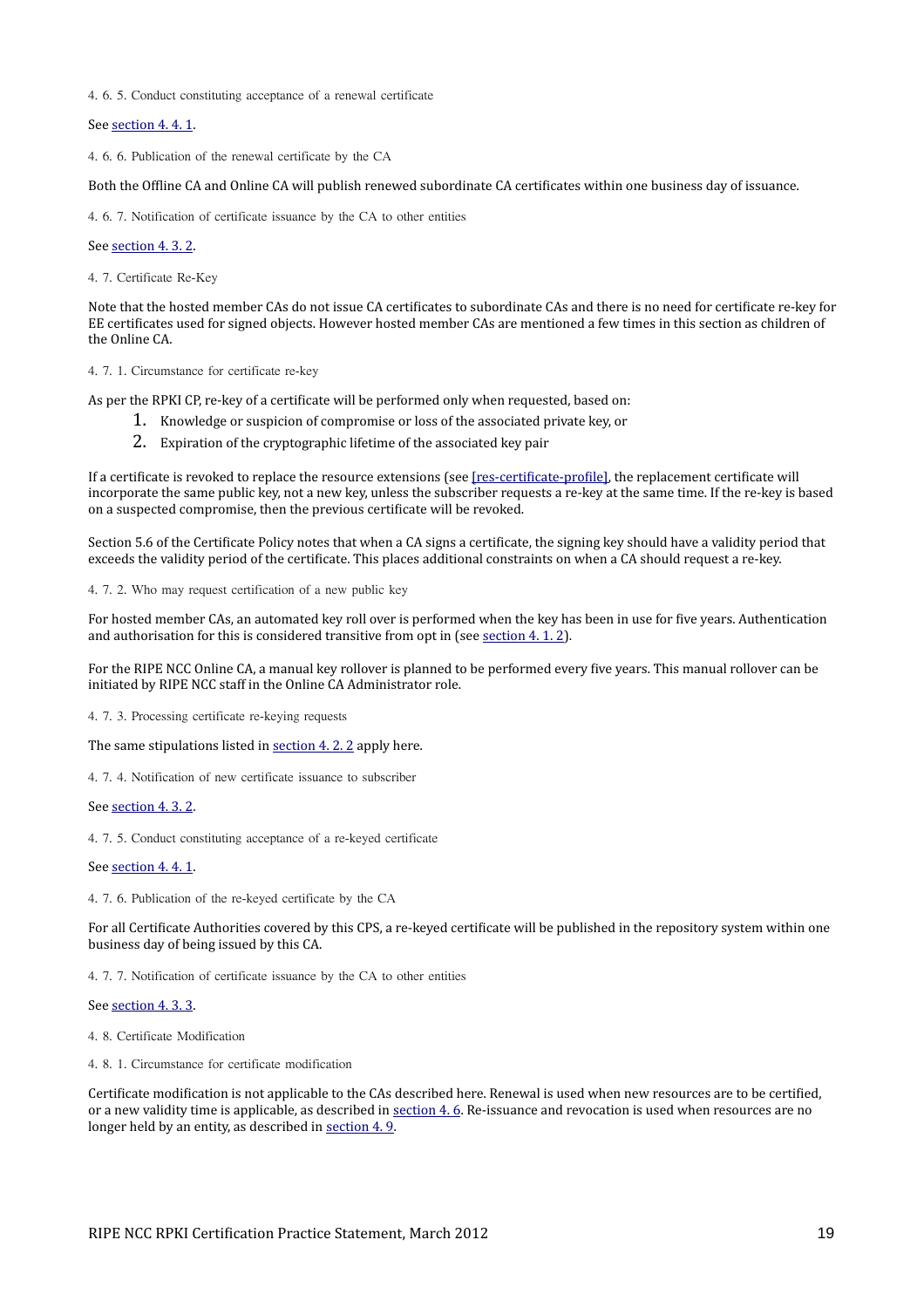#### <span id="page-19-0"></span>4. 9. Certificate Revocation and Suspension

### 4. 9. 1. Circumstances for revocation

Certificates can be revoked for several reasons:

- A signed object needs to be invalidated
- One or more listed Internet number resources are no longer associated with the RIPE NCC Member
- As the last steps when doing a planned re-key (clean up)
- As the last steps when doing an unplanned re-key because a loss or compromise of the old key has come to light

#### 4. 9. 2. Who can request revocation

For the hosted member CAs, revocation of their CA certificate can be performed by RIPE NCC staff on request or when RIPE NCC staff have reason to believe the keys are compromised. In the latter case this will always be performed as the final step of an emergency key rollover for the hosted member CA. The other circumstances for revocation, most notably when ROA objects need to be invalidated because a user of the hosted member CA changes the specification, are managed automatically by the system.

For the Online CA, the RIPE NCC may manually request revocation of the old CA certificate as soon as a key rollover has been performed. Related events, most notably the revocation of the EE certificates used for manifests, are managed by the system.

#### 4. 9. 3. Procedure for revocation request

When one or more of the Internet number resources listed in a certificate are no longer associated with a RIPE NCC Member, the Online CA will:

- Re-issue a new certificate, minus the lost Internet number resources, but maintaining all other properties
- Publish the new certificate using the same publication point as before, thus replacing the old certificate
- Revoke any non-expired certificates held by the hosted member CA that list the lost Internet number resources, thus invalidating any signed objects (such as ROAs) that refer to these Internet number resources.

# 4. 9. 4. Revocation request grace period

Any party that is able to identify the need for revocation that is not already handled by the system and operators is expected to notify the RIPE NCC within one business day.

4. 9. 5. Time within which CA must process the revocation request

The RIPE NCC will process a revocation request within one business day of receipt and validation of the request.

4. 9. 6. Revocation checking requirement for relying parties

As per the CP, a relying party is responsible for acquiring and checking the most recent, scheduled CRL from the issuer of the certificate, whenever that relying party validates a certificate.

#### 4. 9. 7. CRL issuance frequency

Each CRL will carry a nextScheduledUpdate value and a new CRL will be published at or before that time. The RIPE NCC will set the nextScheduledUpdate value when it issues a CRL to signal when the next scheduled CRL will be issued. The CAs covered by this CPS use different values:

| Offline CA:        | 3 months from the moment of issuance |
|--------------------|--------------------------------------|
| Online CA:         | 24 hours from the moment of issuance |
| Hosted member CAs: | 24 hours from the moment of issuance |

As a matter of good operational sense, all CAs covered by this CPS will strive to republish and re-issue a new CRL before the next scheduled update value in time to deal with any operational problems.

It should be noted that the values listed here may be used by relying parties to determine the need to fetch an updated CRL. In particular this means that a possible revocation by the Offline CA may go unnoticed for three months - this should not be a problem since the production keys are protected by an HSM. A revoked ROA for a hosted member CA may not be noticed for 24 hours. The values here should be regarded as a compromise between various aspects, including the operational burden of re-signing (for Offline CA), time needed to be able to do an emergency restore, efficiency of caching in the global RPKI, propagation time of revocation in the global RPKI.

4. 9. 8. Maximum latency for CRLs

A CRL will be posted to the repository system within one hour of issuance.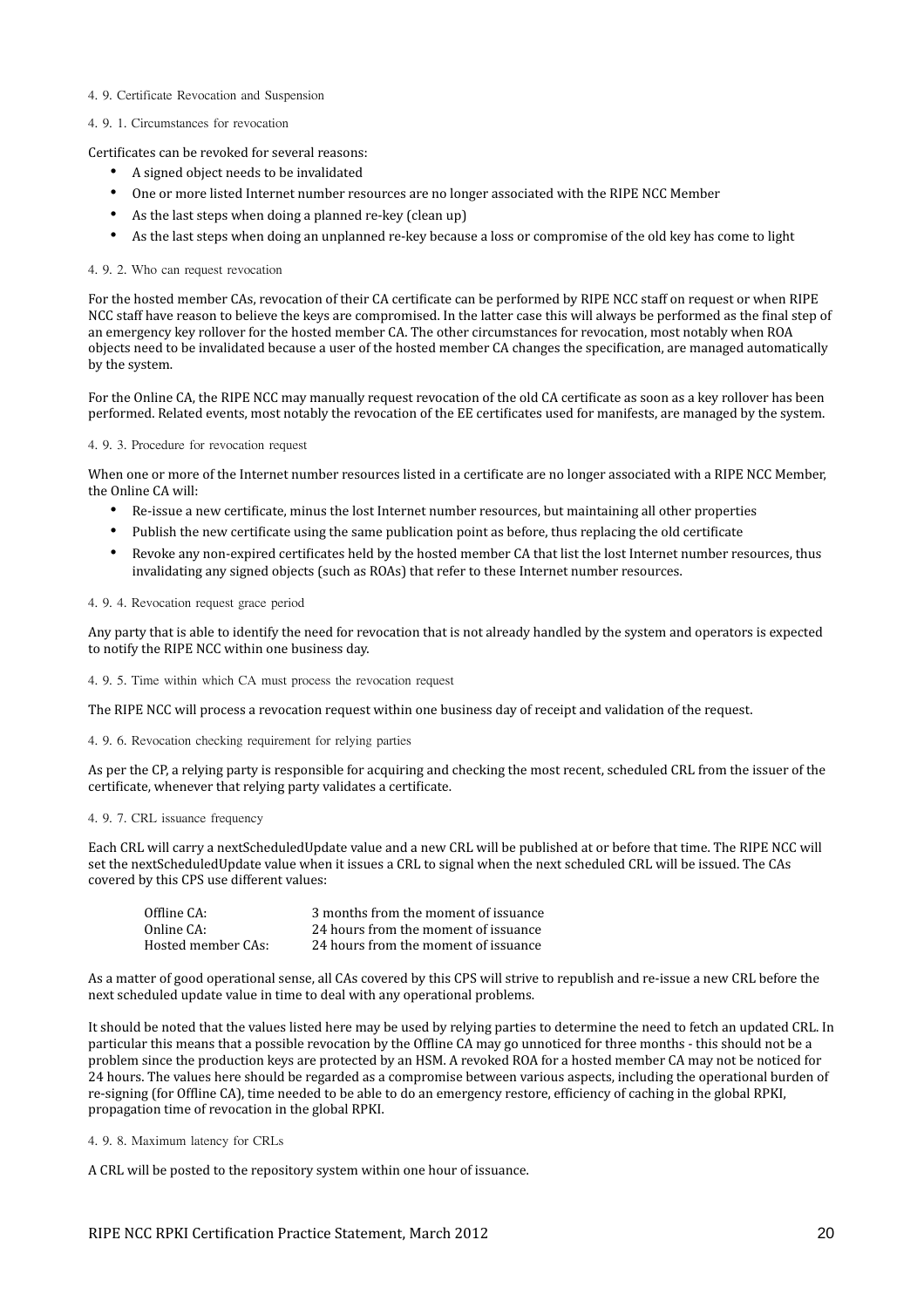- 4. 9. 9. On-line revocation/status checking availability [OMITTED]
- 4. 9. 10. On-line revocation checking requirements [OMITTED]
- 4. 9. 11. Other forms of revocation advertisements available [OMITTED]
- 4. 9. 12. Special requirements re key compromise [OMITTED]
- 4. 9. 13. Circumstances for suspension [OMITTED]
- 4. 9. 14. Who can request suspension [OMITTED]
- 4. 9. 15. Procedure for suspension request [OMITTED]
- 4. 9. 16. Limits on suspension period [OMITTED]
- 4. 10. Certificate Status Services

# These CAs do not support Online Certificate Status Protocol (OCSP), but rather use Certificate Revocation Lists (CRLs).

- 4. 10. 1. Operational characteristics [OMITTED]
- 4. 10. 2. Service availability [OMITTED]
- 4. 10. 3. Optional features [OMITTED]
- 4. 11. End of Subscription [OMITTED]
- 4. 12. Key Escrow and Recovery [OMITTED]
- 4. 12. 1. Key escrow and recovery policy and practices [OMITTED]
- 4. 12. 2. Session key encapsulation and recovery policy and practices [OMITTED]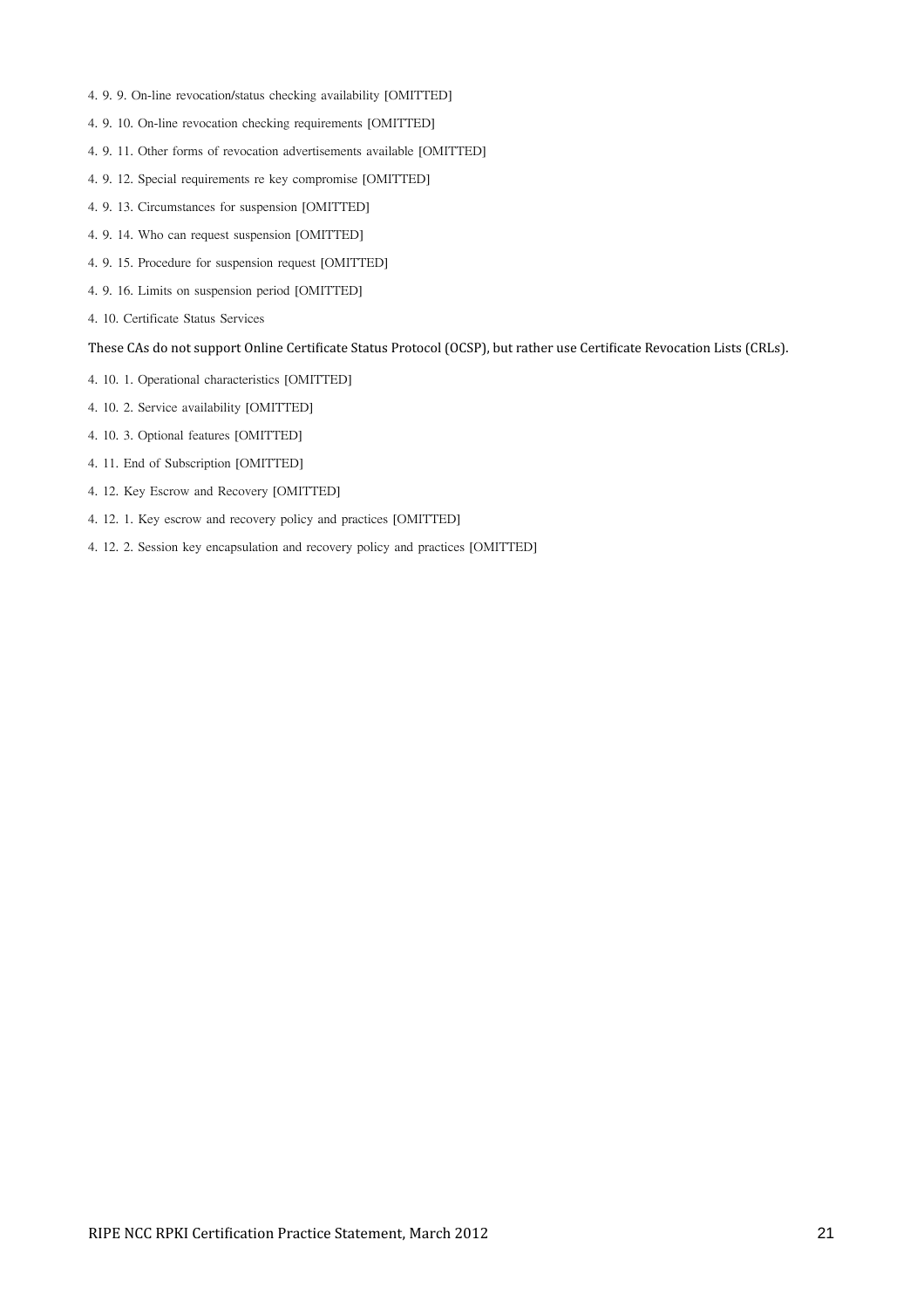# 5. Facility, Management and Operational Controls

5. 1. Physical Controls

5. 1. 1. Site location and construction

For the Offline CA, operations are conducted within a physically protected area of an office building in which the RIPE NCC is a tenant. This building is located at:

Singel 258 1016AB Amsterdam The Netherlands

The RIPE NCC space within this facility includes offices and meeting spaces and two machine rooms.

For the Production CA and hosted member CAs, core cryptographic operations are performed by two machines physically located in two different data centers in a load balanced (and fail over) set up.

The two data centers are:

Nikhef: Science Park 105 1098XG Amsterdam The Netherlands

Telecity 2: Kuiperbergweg 13 1101AE Amsterdam The Netherlands

#### <span id="page-21-0"></span>5. 1. 2. Physical access

For the Offline CA, physical access is restricted to the RIPE NCC's IT staff and senior managers. The access system relies on personal smart cards. Access to areas is logged every moment of the day on our access system, this data is mirrored at the same moment to another server, located in another building. CCTV is in operation and recordings are kept for one week.

For Nikhef, physical IT staff may request access for themselves. IT management may request access for others. Access is logged by the reception and the electronic access system. The server is physically located in one of five racks rented by the RIPE NCC. The racks are kept locked and have their own key set. They are located in a machine room that includes rack space rented by third parties.

For Telecity2, IT staff may request access for themselves. IT management may request access for others. The server is physically located in one of four racks rented by the RIPE NCC. The racks are housed in a special suite, dedicated to the RIPE NCC only. Only Telecity2 staff can open the suite for us and access is logged by the reception.

#### 5. 1. 3. Power and air conditioning

The offline CA server is located in an air conditioned server room in the RIPE NCC office building. At the moment of writing we do not monitor power, but we are running a project to overcome this. It should be noted that power outages are not expected to have an impact on this CA since it is kept offline when not in use.

For Nikhef, power consumption and air conditioning are monitored by the provider. Should power consumption exceed the maximum allowance, the RIPE NCC will receive an invoice, but power will not be cut. Nikhef has an uninterruptible power supply (UPS) to overcome immediate power failures, and a generator with enough fuel to cover for arrival of more fuel and/or fixing the power failure.

For Telecity2, power consumption and air conditioning are monitored by the provider. Should power consumption exceed the maximum allowance, the RIPE NCC will receive an invoice, but power will not be cut. Telecity2 has a UPS to overcome immediate power failures, and a generator with enough fuel to cover for arrival of more fuel and/or fixing the power failure.

# 5. 1. 4. Water exposures

The RIPE NCC server room used by the Offline CA is located on the second floor of the office building. This is above sea level.

The server room located at Nikhef is located on the first floor of their building. This is above sea level.

The server room located at Telecity2 is located on the first floor of their building.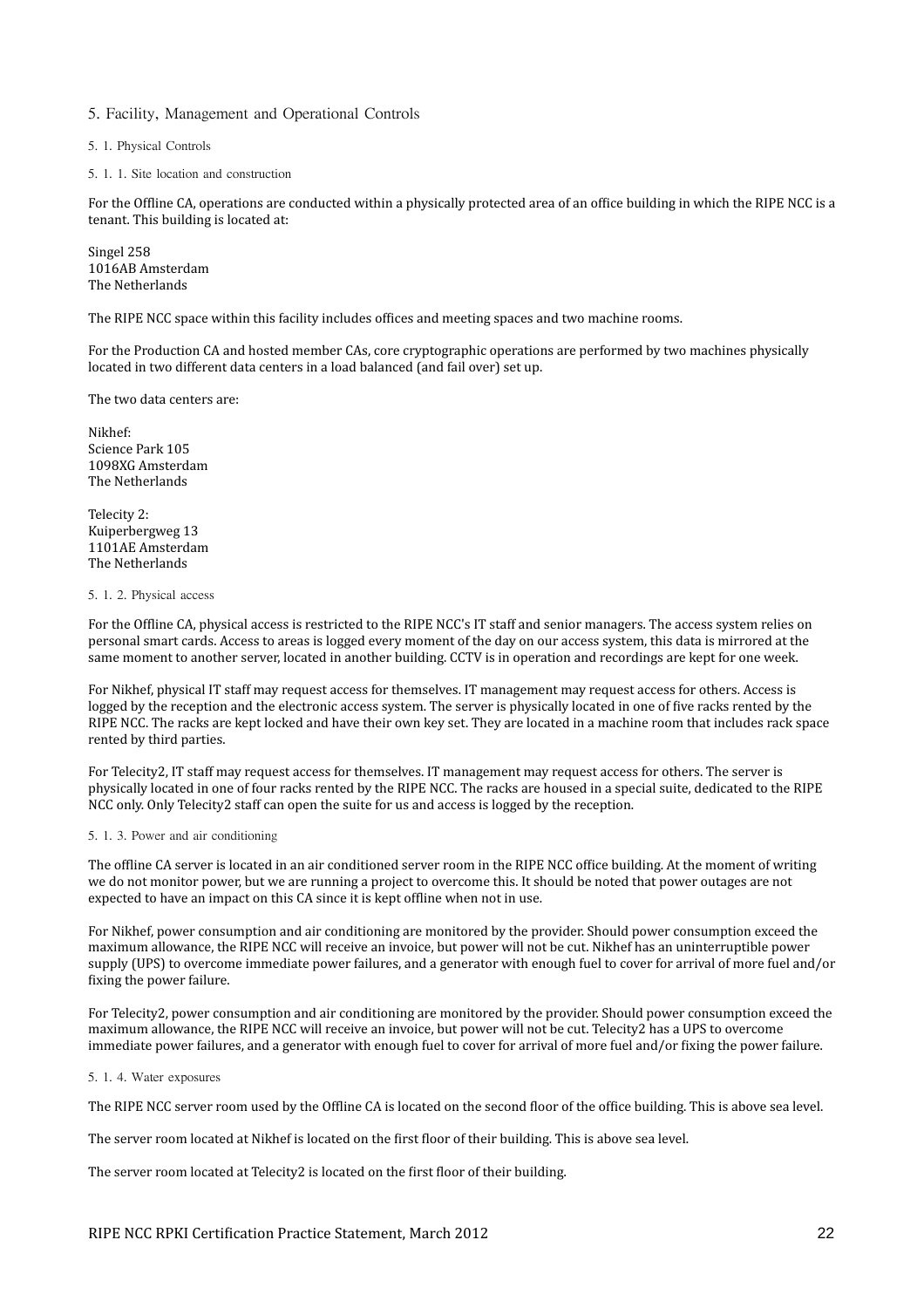#### 5. 1. 5. Fire prevention and protection

The RIPE NCC server room used by the Offline CA has fire extinguishing equipment that is sufficient for any fire in the server rooms. The server rooms are monitored by our security company, and in case of fire they will contact the fire brigade of Amsterdam.

### 5. 1. 6. Media storage

Whenever the Offline CA is operated, all data is backed up (encrypted where needed) to a network filesystem that is mirrored between the Nikhef and Telecity2 datacenters. In addition this data is backed up off-site nightly (see [section 5. 1. 8\)](#page-22-1).

For the Online CA and hosted member CAs all data is stored (encrypted where needed) on a network filesystem that is mirrored between the Nikhef and Telecity2 datacenters. In addition this data is backed-up off-site nightly (see [section 5. 1. 8\)](#page-22-1).

#### 5. 1. 7. Waste disposal

When servers reach their end of life, the hard disks are physically destroyed by RIPE NCC staff.

Key cards will be destroyed if they are found to be broken. If a key card is lost a new card set will be generated and all HSM keys will be migrated to the new card set in order to ensure that the lost card is rendered useless.

There is no other waste that may contain sensitive data.

# <span id="page-22-1"></span>5. 1. 8. Off-site backup

The network filesystem, used to store the data from the CAs, is backed up every night to another fileserver. This second fileserver is also backed up every night to another backup server, located in Ede, the Netherlands. The distance between this site and Amsterdam is approximately 70km. Ede is above sea level.

- 5. 2. Procedural Controls
- <span id="page-22-0"></span>5. 2. 1. Trusted roles

For the Offline CA:

| System Operator             | Has access to the server. Ensures system is set up correctly. Can perform restore using quorum<br>of Administrative Card Set used to protect the keys. See section 6 for more details on card set<br>controls used for the HSM. |
|-----------------------------|---------------------------------------------------------------------------------------------------------------------------------------------------------------------------------------------------------------------------------|
| CA Operator                 | Has access to one out of ten key cards from the Operator Card Set (OCS) needed to operate the<br>Offline CA. Three out of ten key operators must be present to provide a quorum for operations<br>involving the offline CA.     |
| There are ten CA Operators. |                                                                                                                                                                                                                                 |

Five of the CA operators also have access to one of five cards from the Administrative Card Set (ACS) that initialised the HSM. Three of these cards are needed for a restore operation (see [section 6\)](#page-26-0).

Developer Has access to the source code used to run the Offline CA. Is responsible for developing, testing and deploying new releases.

> In addition, the Developer has de-facto technical knowledge of the set-up and will therefore facilitate specific Offline CA operations, including:

- Transferring outstanding request (certificate and/or revocation) from the Online CA to the Offline CA
- Providing technical knowledge for operating the Offline CA
- Transferring the response to the Online CA and making sure the response is properly processed

For the Online CA:

System Operator Same as for Offline CA. Developer Has access to the source code used to run the Online CA. Is responsible for developing, testing and deploying new releases. In addition the Developer can configure values used by the software, such as publication frequency.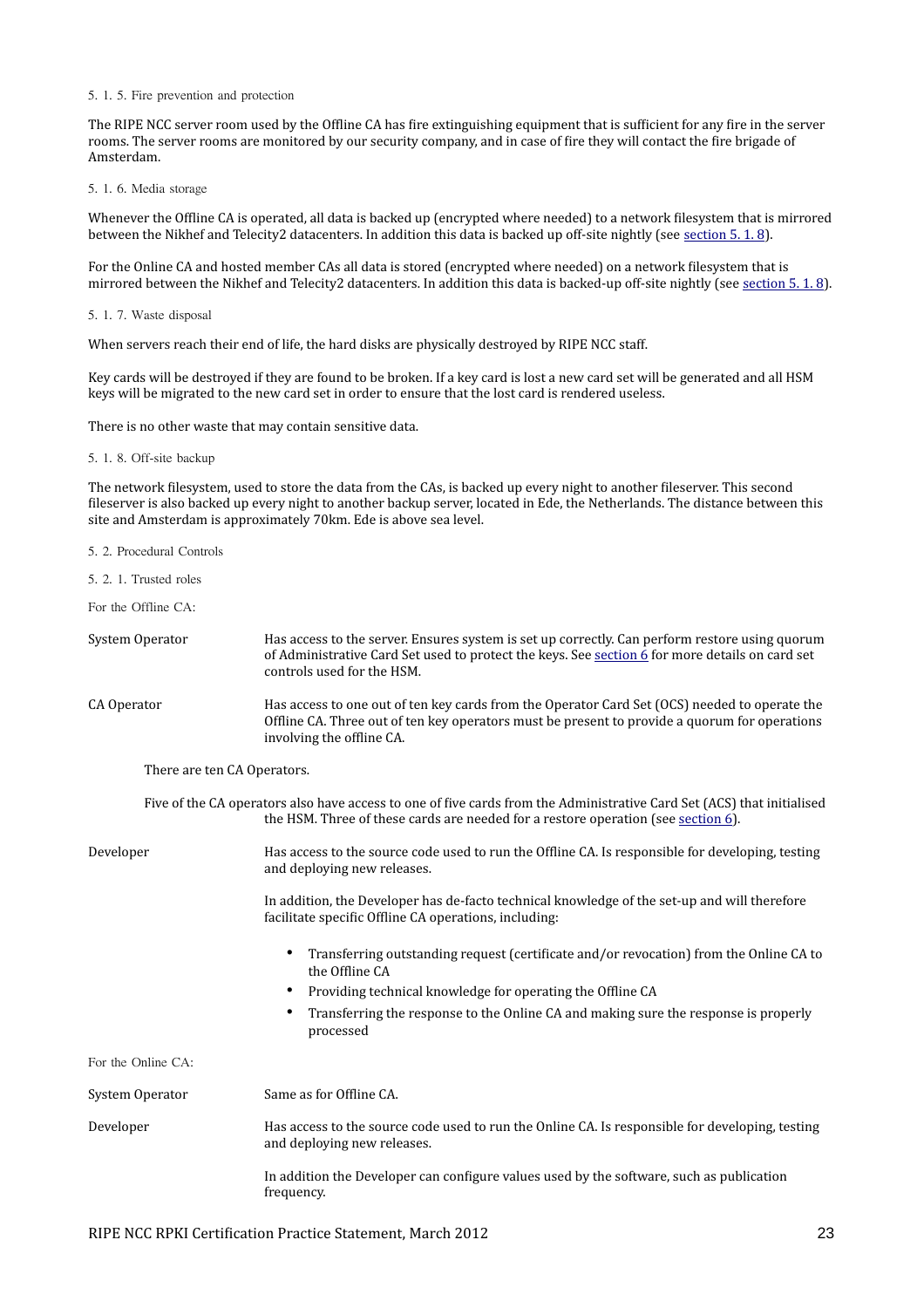| CA Operator                | Has access to the user interface. Can perform key re-key operations, revoke old keys, and has<br>access to the system status page that allows switching on/off of the background services for the<br>Online CA.                                                                                                                                       |
|----------------------------|-------------------------------------------------------------------------------------------------------------------------------------------------------------------------------------------------------------------------------------------------------------------------------------------------------------------------------------------------------|
| <b>ACS Card holder</b>     | The ACS Card Holder receives one of five cards making up the ACS for the HSMs used for the<br>Online CA and hosted member CAs. Three of these five cards are needed to perform a restore.                                                                                                                                                             |
|                            | There are five ACS Card Holders.                                                                                                                                                                                                                                                                                                                      |
| For the hosted member CAs: |                                                                                                                                                                                                                                                                                                                                                       |
| System Operator            | Same as for Offline CA.                                                                                                                                                                                                                                                                                                                               |
| Developer                  | Same as for Online CA.                                                                                                                                                                                                                                                                                                                                |
| CA Operator                | Has access to the user interface. The system automates all cryptographic operations such as<br>creating and revoking EE certificates, publication etc.                                                                                                                                                                                                |
|                            | The CA Operator can perform the following actions only:<br>Activate the hosted member CA<br>٠                                                                                                                                                                                                                                                         |
|                            | Create/update/delete ROA configurations (the objects themselves are managed by the<br>٠<br>system)                                                                                                                                                                                                                                                    |
| RIPE NCC Operator          | This role is available to all CA Operators for the Online CA. It allows access to all actions that a<br>member CA Operator could perform. In addition it allows re-key operations and revocation of<br>old keys. The role also has access to the system status page that allows switching on/off of the<br>background services for hosted member CAs. |

# 5. 2. 2. Number of persons required per task

For all roles and CAs listed in the above section only one person is required per task, except for CA operations for the Offline CA; here three out of ten persons are required.

<span id="page-23-0"></span>5. 2. 3. Identification and authentication for each role

For the Offline CA:

| System Operator            | Root access to the server running the Offline CA is limited to RIPE NCC IT staff. Since the system<br>does not accept any incoming network traffic this requires that the IT staff have access to the<br>server room (see section $5.1.2$ ) in order to log in.                                                                  |
|----------------------------|----------------------------------------------------------------------------------------------------------------------------------------------------------------------------------------------------------------------------------------------------------------------------------------------------------------------------------|
| CA Operator                | Has no account on the server, but will be asked by the Developer to present their key card and<br>enter their passphrase for authentication and authorisation of the operation.                                                                                                                                                  |
| Developer                  | The Developers can login to the Unix account that is used to run the Offline CA software.                                                                                                                                                                                                                                        |
| For the Production CA:     |                                                                                                                                                                                                                                                                                                                                  |
| System Operator            | Same as for Offline CA.                                                                                                                                                                                                                                                                                                          |
| Developer                  | The Developers have access to the Unix account that is used to run the software.                                                                                                                                                                                                                                                 |
| CA Operator                | The CA operator uses the RIPE NCC single sign-on system to log in to the user interface. The<br>login process requires that a username, password and client certificate are presented. In<br>addition, the CA Operator must be a member of a specific group that is not available to public<br>users of the LIR Portal.          |
| For the hosted member CAs: |                                                                                                                                                                                                                                                                                                                                  |
| System Operator            | Same as for Online CA.                                                                                                                                                                                                                                                                                                           |
| Developer                  | Same as for Online CA.                                                                                                                                                                                                                                                                                                           |
| CA Operator                | The CA operator uses the RIPE NCC single sign-on system to log in to the user interface. The<br>login process requires that a username, password and client certificate are presented. In<br>addition the CA Operator must be made a member of the "certification" group by the "admin"<br>user for their LIR in the LIR Portal. |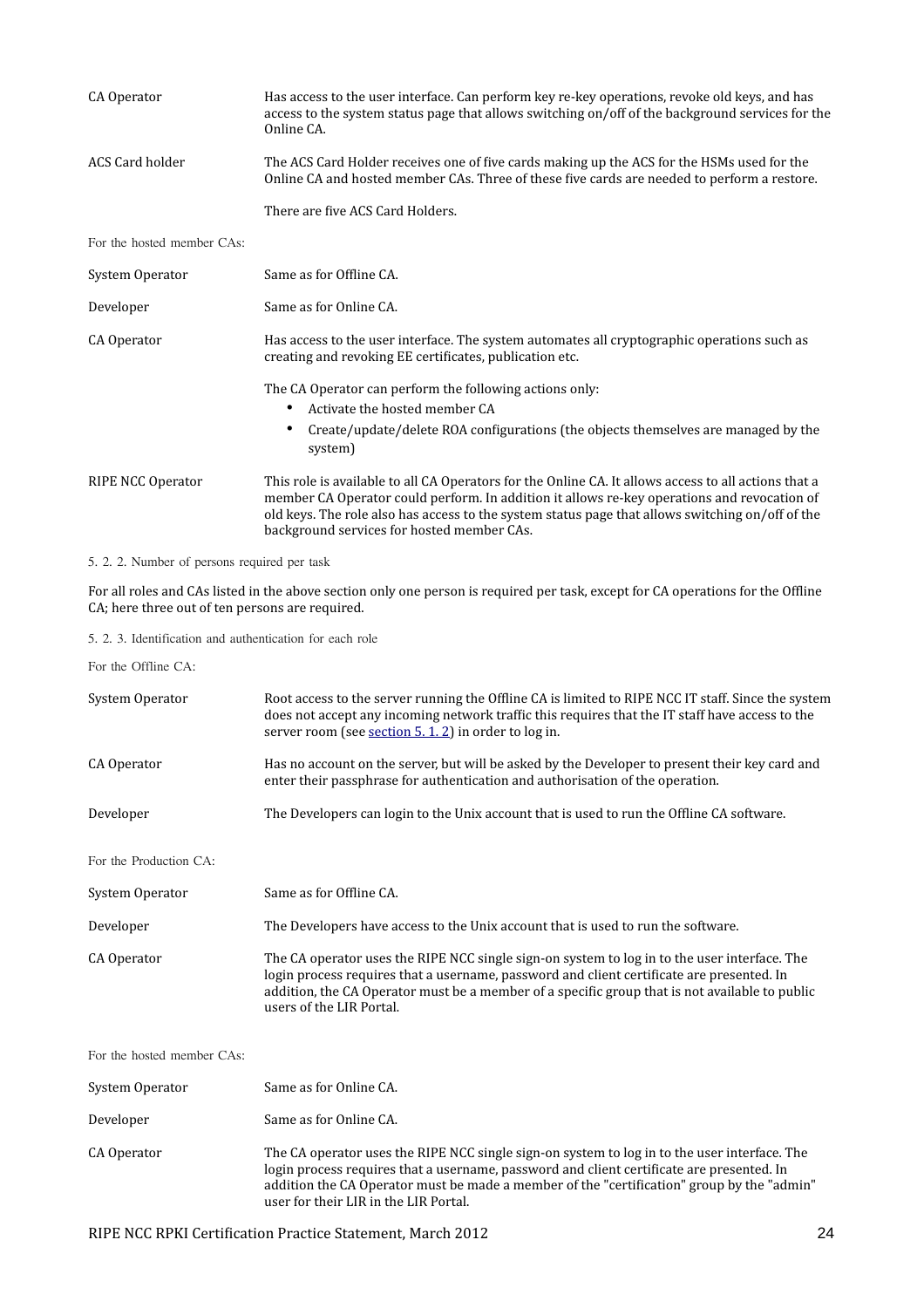5. 2. 4. Roles requiring separation of duties

The CA Operator role for the Offline CA is performed by RIPE NCC staff from various departments. The people fulfilling these roles have no other roles in the CAs operated by the RIPE NCC.

5. 3. Personnel Controls

5. 3. 1. Qualifications, experience and clearance requirements

Staff members are assigned to the roles mentioned in section 5.2.1 only if supervisory personnel deem them to be sufficiently trustworthy and only after they have undergone in-house training for the role.

5. 3. 2. Background check procedures

All RIPE NCC staff undergo normal employment reference checks.

5. 3. 3. Training requirements

The RIPE NCC provides its CA staff with training upon assignment to a CA role as well as on-the-job training as needed to perform their job responsibilities competently.

5. 3. 4. Retraining frequency and requirements

The RIPE NCC provides its CA staff with re-training as needed to continue performing their job responsibilities competently.

5. 3. 5. Job rotation frequency and sequence

There are no requirements for enforced job rotation among staff fulfilling trusted CA roles.

5. 3. 6. Sanctions for unauthorised actions

If RIPE NCC staff are determined to have performed activities inconsistent with RIPE NCC RPKI policies and procedures, appropriate disciplinary action will be taken.

5. 3. 7. Independent contractor requirements

No independent contractor or consultant is used to perform any of the roles for the CAs covered by this document. Contractors who are required to perform any maintenance functions on CA severs or cryptographic modules must be escorted and directly supervised by RIPE NCC staff at all times when in sensitive areas.

Independent contractors and consultants may be part of the development team, but never constituting more than 50% of the total team.

5. 3. 8. Documentation supplied to personnel

Training for staff assigned to a trusted CA role is primarily via mentoring. An internal wiki is maintained by RIPE NCC staff as a further training aid.

5. 4. Audit Logging Procedures

5. 4. 1. Types of events recorded

For the Offline CA no audit logging is implemented.

Audit records are generated for operations performed by the CA operators for the Online CA and hosted member CAs. Audit records include the date, time, responsible user and summary content data relating to the event. Records are stored in a database and are visible through the user interface.

The physical access control system separately maintains logs for access to the areas housing sensitive CA equipment.

5. 4. 2. Frequency of processing log

Logs will be analysed during general audits or after a suspected incident.

<span id="page-24-0"></span>5. 4. 3. Retention period for audit log

Audit records for the Online CA and hosted member CAs are included in the nightly database back-up and retained off-site for a minimum of two years.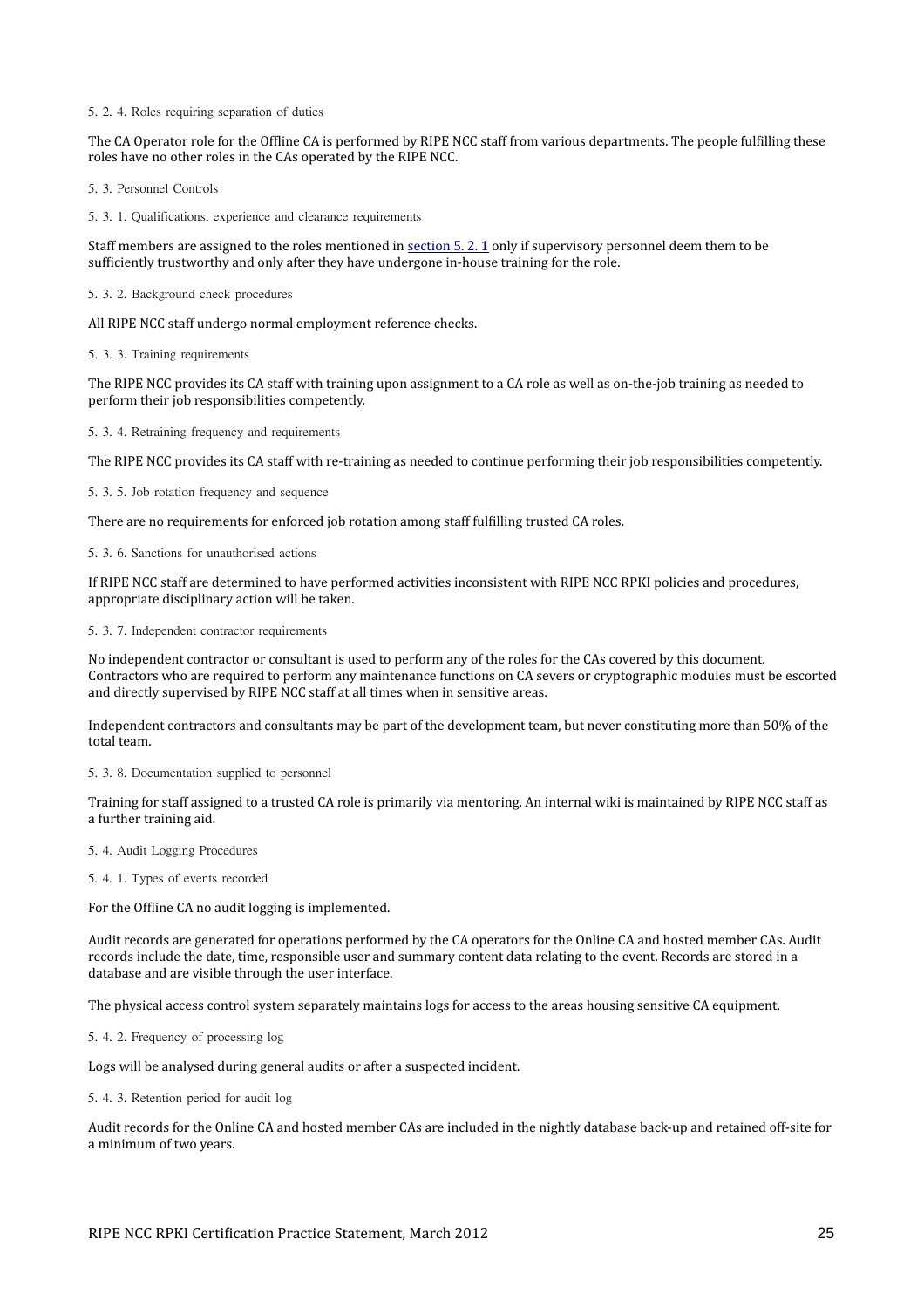#### 5. 4. 4. Protection of audit log

At the moment, no additional measures are taken to protect the audit logs, as compared to normal back-up procedures. This process is currently under review, and may change in the near future.

5. 4. 5. Audit log backup procedures

See [section 5. 4. 3.](#page-24-0)

5. 4. 6. Audit collection system (internal vs. external) [OMITTED]

5. 4. 7. Notification to event-causing subject [OMITTED]

5. 4. 8. Vulnerability assessments

The RIPE NCC employs an outside firm to perform periodic vulnerability assessments for computer and network systems and the software that was developed in house to operate the CAs covered by this CPS. These reports are provided to the RIPE NCC Security Officer and the RIPE NCC Managing Director.

#### 5. 5. Key Changeover

The Offline CA currently acts as a Trust Anchor. An emergency key rollover has been practiced for the current set-up.

The Online CA key pair changes on a scheduled basis. The algorithm used is described in [\[RFC6489\].](#page-32-8) Initiating the re-key is a manual action initiated by a Online CA Operator via the user interface.

The hosted member CAs perform an automated re-key using the algorithm described in [\[RFC6489\].](#page-32-8) This happens whenever a key has been in use for five years.

# 5. 6. CA or RA Termination

The RIPE NCC has been granted sole authority by the Internet Assigned Numbers Authority (IANA) to manage allocation of IP address space and AS Number resources in the RIPE NCC service region, which includes Europe, the Middle East and parts of Central Asia. The RIPE NCC has established the RPKI for its region consistent with this authority. There are no provisions for termination and transition of the CA function to another entity.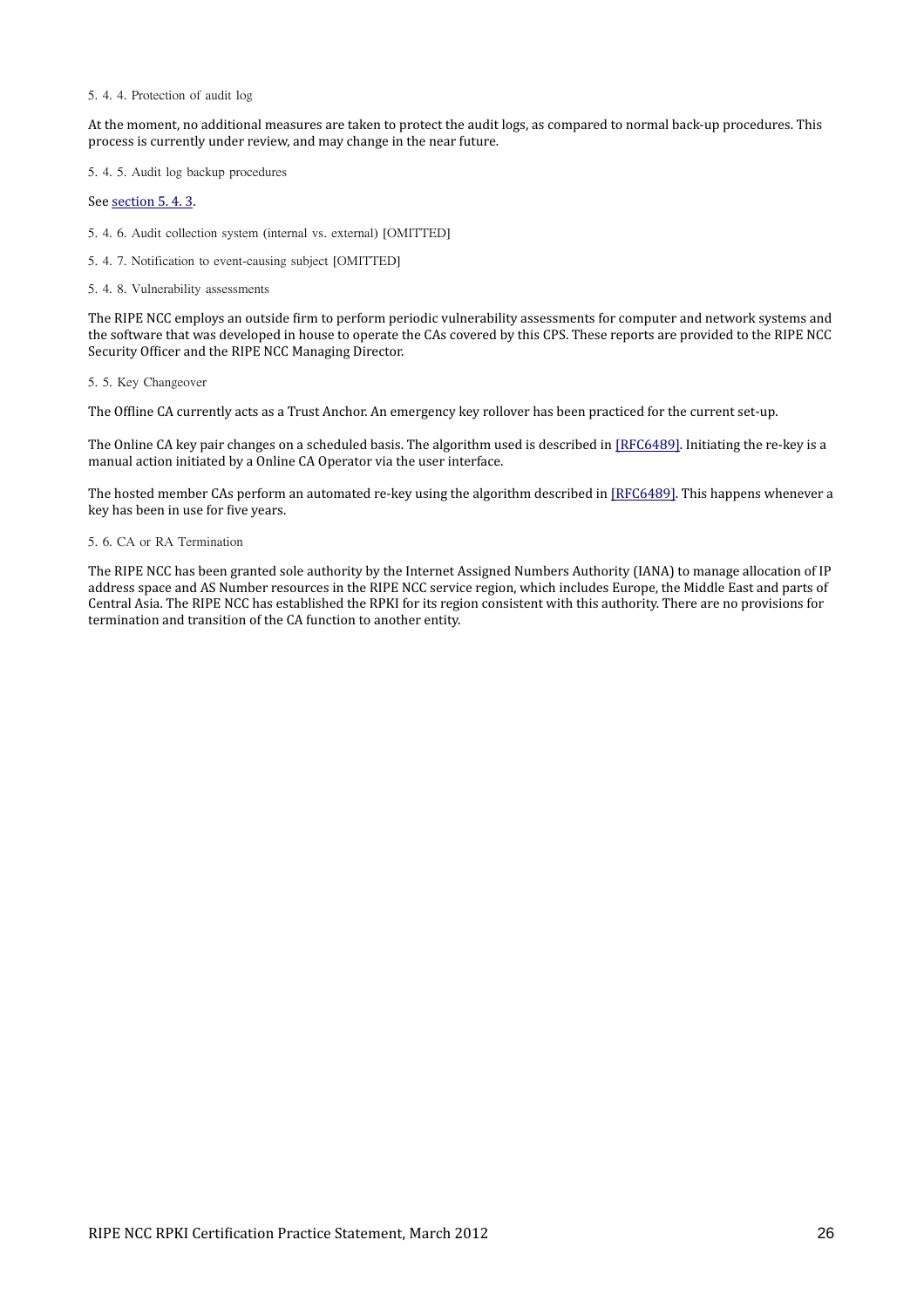# <span id="page-26-0"></span>6. Technical Security Controls

#### This section describes the security controls used by the RIPE NCC.

6. 1. Key Pair Generation and Installation

#### 6. 1. 1. Key pair generation

For the RIPE NCC RPKI and hosted member CAs operated by RIPE NCC, key pairs are generated using a hardware cryptographic module. The module used for this purpose is certified as complying with FIPS 140-2 level 3. The hardware cryptographic module employed for this process is the nCipher nShield9000e.

# 6. 1. 2. Private key delivery to subscriber

Private keys can not be extracted from the HSM in unencrypted form. The Offline CA and Online CA only require the public key from their subscribers. The hosted member CAs have no subscribers.

#### 6. 1. 3. Public key delivery to certificate issuer

For the Offline CA, a custom mechanism has been developed to transfer certificate sign requests and/or revocation requests that include the Online CA public key hash. Since the Offline CA server is not connected to a network, the transfer is done using XML files on a USB stick (a.k.a. sneaker net).

The hosted member CAs and Online CA are managed by the same software. Therefore the Online CA has direct access to the member public keys and no key delivery is involved.

6. 1. 4. CA public key delivery to relying parties

For the Online CA and hosted member CAs, public keys are included in CA and EE certificates issued by these CAs. The keys are delivered to relying parties by publication of the CA certificates and signed objects that include EE certificates (ROAs and manifests) to the repository.

The Offline CA is intended to be used as a Trust Anchor by relying parties. Its Trust Anchor Locator [\[RFC6490\]](#page-32-6) is described in [section 2. 2.](#page-13-0) The RIPE NCC will publish this Trust Anchor Locator at: <http://www.ripe.net/certification/validation>

It may also publish this via other mechanisms, such as printed material, RIPE Meeting presentations or in Member Updates.

6. 1. 5. Key sizes

As per [\[RFC6485\],](#page-32-12) the CAs covered by this CPS use a 2048-bit RSA key for all keys, including the keys used for EE certificates.

6. 1. 6. Public key parameters generation and quality checking

The nCipher HSMs used by the CAs covered by this CPS were certified as complying with FIPS 140-2 level 3. Though the details of the key generation implementation used by these modules are not known by the RIPE NCC, the RIPE NCC trusts that this certification implies that key generation and quality checking by the modules is sufficiently safe.

6. 1. 7. Key usage purposes (as per X.509 v3 key usage field)

The key usage extension bit values are consistent with [\[RFC5280\].](#page-32-11) For the RIPE NCC RPKI CA certificates, the keyCertSign and cRLSign bits are set TRUE. All other bits (including digitalSignature) are set FALSE, and the extension is marked critical.

6. 2. Private Key Protection and Cryptographic Module Engineering Controls

<span id="page-26-1"></span>6. 2. 1. Cryptographic module standards and controls

The Offline CA is operated under FIPS 140-2 level 3, requiring three out of ten operator keys to be presented for key pair generation and signing operations.

The Online CA and hosted member CAs employ a cryptographic module evaluated under FIPS 140-2 level 3 [\[FIPS\].](#page-32-10) However, because these systems need to be running 24/7 and need to be able to perform key generation and signing operations without human intervention, they are operated under FIPS 140-2 level 2 to allow unattended operation.

6. 2. 2. Private key (n out of m) multi-person control

As described in [section 6. 2. 1,](#page-26-1) three out of ten CA Operators are required to operate the Offline CA.

For the Online CA and hosted member CAs no multi-person control is used during normal operation.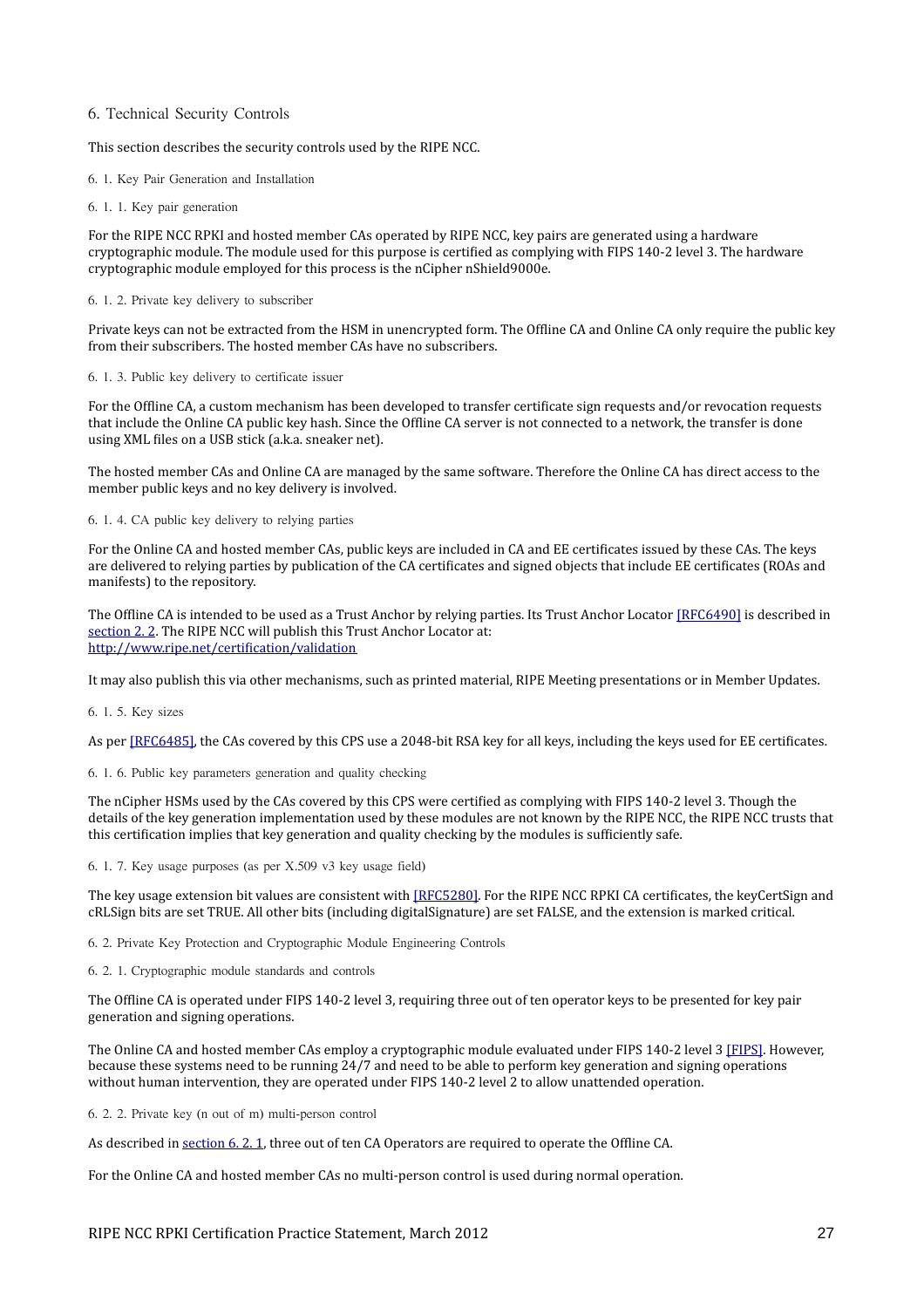#### 6. 2. 3. Private key escrow

No private key escrow procedures are required for this PKI.

<span id="page-27-0"></span>6. 2. 4. Private key backup

For all CAs covered by this CPS, the private keys are stored on disk by the HSM using Advanced Encryption Standard (AES) encryption with a key that is protected by a 3-out-of-5 Administrative Card Set.

For the Offline CA, the files containing the encrypted private key and other necessary information are copied to fileshare that is duplicated between the Nikhef and Telecity2 data centres after every operation. These files are backed up off-site on a nightly basis to a remote site located in Ede, the Netherlands, 70 km from Amsterdam.

For the Online CA and hosted member CAs, all encrypted private keys and other necessary information are stored on a fileshare that is duplicated between the Nikhef and Telecity2 data centers after every operation. These files are backed up offsite on a nightly basis to a remote site located in Ede, the Netherlands, 70 km from Amsterdam.

6. 2. 5. Private key archival

There will be no archive of private keys by this CA.

6. 2. 6. Private key transfer into or from a cryptographic module

The encrypted private keys and other information described in [section 6. 2. 4](#page-27-0) may be restored to another HSM. In order to do this, a system administrator must have access to a quorum of the Administrative Card Set (ACS); in this case three out of five cards are needed.

Also note that this mechanism allows multiple HSMs to share the same internal key and encrypted managed keys stored on a network file system. This allows for the load balancing and fail-over set-up that is used for the Online CA and member CAs.

6. 2. 7. Private key storage on cryptographic module

The private keys for all CAs covered by this CPS may be temporarily stored inside the cryptographic module and will be protected from unauthorised use in accordance with the FIPS 140-2 requirements applicable to the module.

Long term storage is done by storing the keys to disk in encrypted form, as described above.

<span id="page-27-1"></span>6. 2. 8. Method of activating private key

For the Offline CA, activating the keys requires that three out of five Operator cards are presented by individual senior staff, as described in [section 6. 2. 1.](#page-26-1)

For the Online CA and hosted member CAs, the private keys can be used by all processes that run on the physical servers that host the nCipher nShield9000e PCI cards.

#### 6. 2. 9. Method of deactivating private key

The Offline CA keys are de-activated as soon as processing is finished. Subsequent operation will require re-activation as described above. In addition the server is physically turned off when not in use. As soon as processing is done, the server is backed up and is shut down again.

The cryptographic modules for the RIPE NCC RPKI CA and hosted member CAs will operate in an unattended mode, on a 24/7 basis.

#### 6. 2. 10. Method of destroying private key

Keys are not stored long-term inside the hardware security modules used by the CAs covered by this CPS. The HSMs store the keys on disk in encrypted form. When keys are no longer in use they are deleted from disk. Since they were encrypted in the first place, no additional action is taken to zero the bytes or purge them from long term back-up.

6. 2. 11. Cryptographic Module Rating

The cryptographic module(s) used by all CAs covered by this CPS are certified under FIPS 140-2, at level 3 [\[FIPS\].](#page-32-10)

For the Online CA and hosted member CAs, these modules are operated at FIPS-140-2 level 2 to allow for automatic processing.

6. 3. Other Aspects of Key Pair Management

#### 6. 3. 1. Public key archival

Because this PKI does not support non-repudiation, there is no need to archive public keys.

RIPE NCC RPKI Certification Practice Statement, March 2012 28 28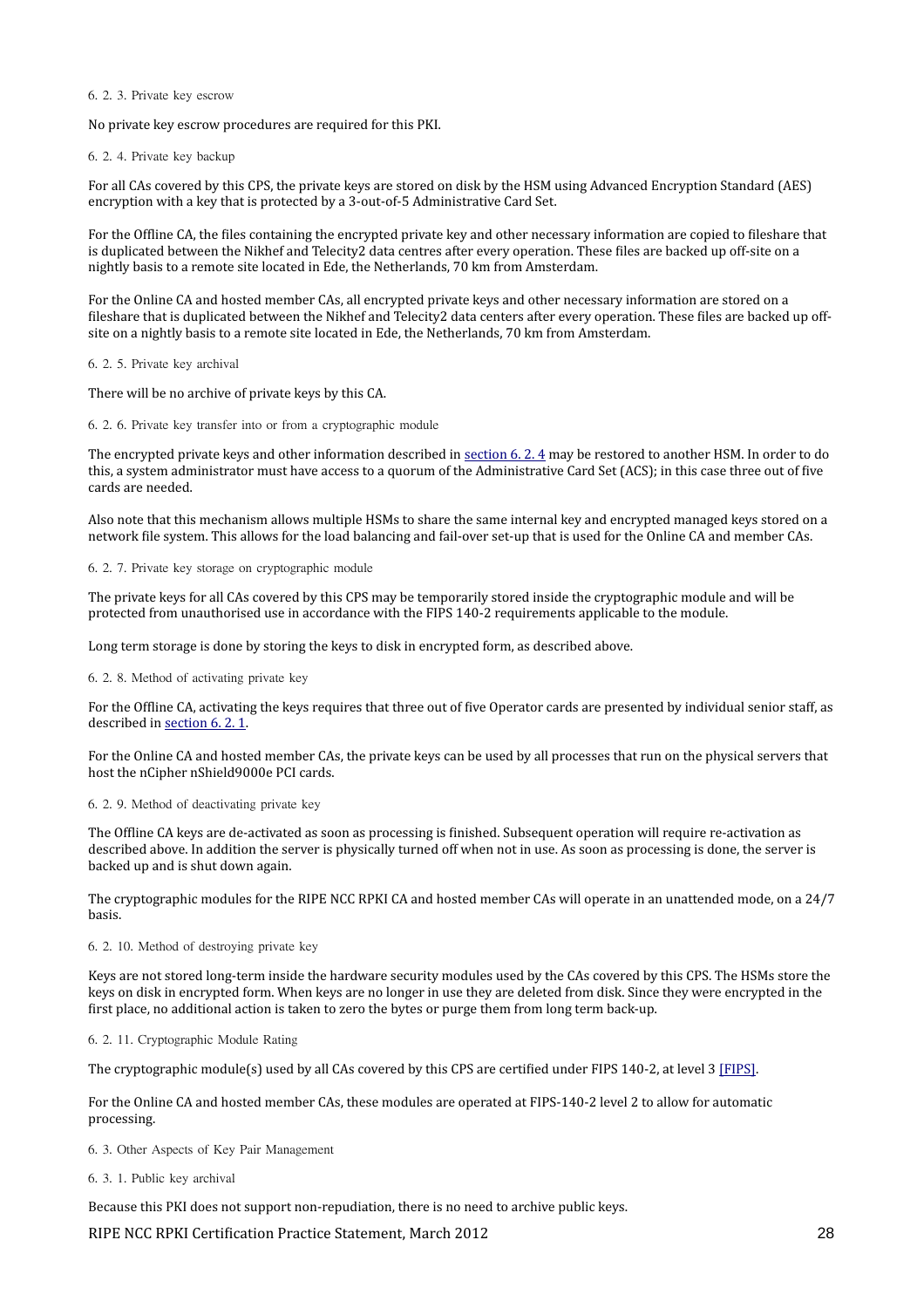6. 3. 2. Certificate operational periods and key pair usage periods

For the Offline CA that is intended to be used as a Trust Anchor by relying parties, the RIPE NCC is committed to support the same key pair for at least five years after 1 Jan 2011.

For the Online CA and hosted member CAs, key pairs have an intended validity interval of five years.

6. 4. Activation Data

6. 4. 1. Activation data generation and installation

For the Offline CAs, the 3/5 Administrative Card Set (ACS) and the 3/10 Operator Card Set (OCS) were generated following the procedures described in the HSM manual. The cards were distributed among five of the ten Offline CA Operators described in [section 5. 1. 2.](#page-21-0)

For the Online CA and the hosted member CAs, the 3/5 Administrative Card Set was generated following the procedures described in the HSM manual. The cards were distributed between the five Offline CA Operators described in section 5.1.2.

6. 4. 2. Activation data protection

See [section 6. 2. 8.](#page-27-1)

6. 4. 3. Other aspects of activation data

None.

- 6. 5. Computer Security Controls
- 6. 5. 1. Specific computer security technical requirement

The Offline CA is kept offline when not in use. It is only switched on when in use and is never connected to any network. All data (requests, responses, backups) are transferred using otherwise empty USB sticks.

The Online CA and hosted member CAs are operated on machines in the RIPE NCC internal service VLAN. The user interface is made available through a firewall that load balances requests to two different back-end proxy servers. These will delegate requests for the "certification" section only to the back-end machines.

- 6. 5. 2. Computer security rating [OMITTED]
- 6. 6. Life Cycle Technical Controls
- <span id="page-28-0"></span>6. 6. 1. System development controls

The software for all CAs covered by this CPS was developed in-house by the RIPE NCC, working together with external consultants. The RIPE NCC software development follows an "agile" methodology that includes test-driven development. Unit test coverage of at least 75% and succeeding functional tests were required for all components. All software is developed and maintained under a revision control system (subversion) and releases are tagged. Continuous integration is triggered for each commit and each release and ensures that any possible broken tests come to light before a release is made final. Code is subject to a code review during development. The RIPE NCC software development uses bug and issue tracking software for all software development. Prior to deployment to the production service, code is versioned and deployed to a standalone platform for integration tests. The same packages used for these integration tests are deployed to the production service, provided that no problems were found.

6. 6. 2. Security management controls

The RIPE NCC uses the same access policy for the servers used to run the Offline CA and the Online and member CAs: only staff from the responsible departments have SSH access. SSH access is limited to the RIPE NCC office and VPN networks. Access to the systems is logged.

It should be noted that in addition, the Offline CA server is physically switched off when not in use.

6. 6. 3. Life cycle security controls

See [section 6. 6. 1](#page-28-0) for a description of the software life cycle, including testing prior to release. Deployment of new software releases is scheduled, with planned back-out, and post-deployment testing of service.

Host operating systems are maintained to current patch levels, and CERT and other security advisories are tracked for relevant vulnerabilities.

Hosts and network infrastructure are physically maintained and replaced in a duty cycle averaging four years. Onsite maintenance contracts cover normal business hours support for this hardware.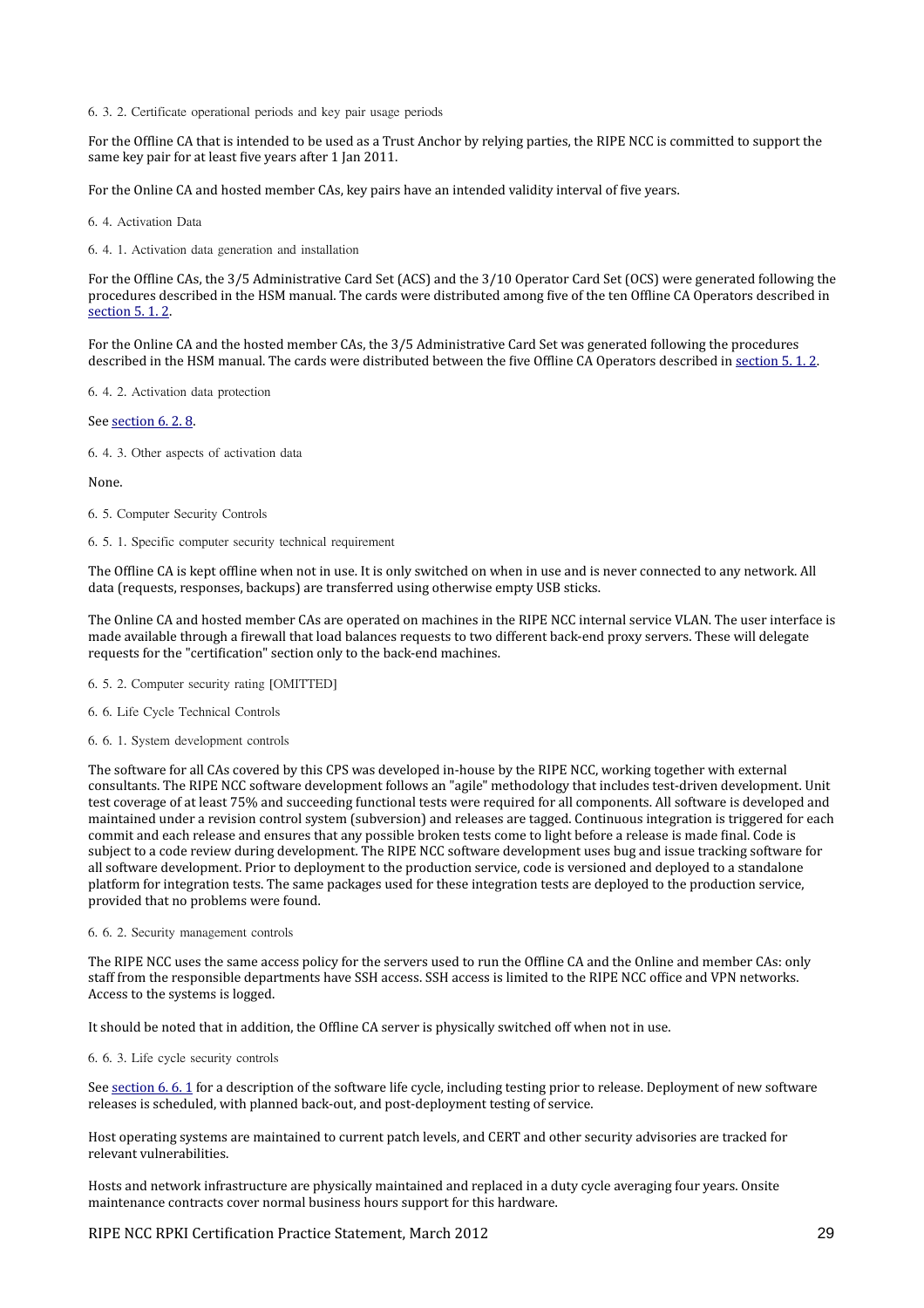# 6. 7. Network Security Controls

The vLAN used for the servers that host the CAs covered by this CPS is protected by router Access Control Lists (ACLs) and/or by firewall rules. This applies both to incoming and outgoing traffic from/to other vLANs, and the same applies for the Internet at large. We do not currently have a dedicated vLAN for these servers, though we plan to look into this in the near future.

Sensitive data is protected by at least one of TLS or SSL with client and server certificates, and with SSH version 2 with 1024 bit keys, or better. Extra care is taken for private data: PGP encryption is mandatory.

#### 6. 8. Time-Stamping

The RPKI operated by the RIPE NCC does not make use of or provide a Time Stamping Authority as defined by RFC3161.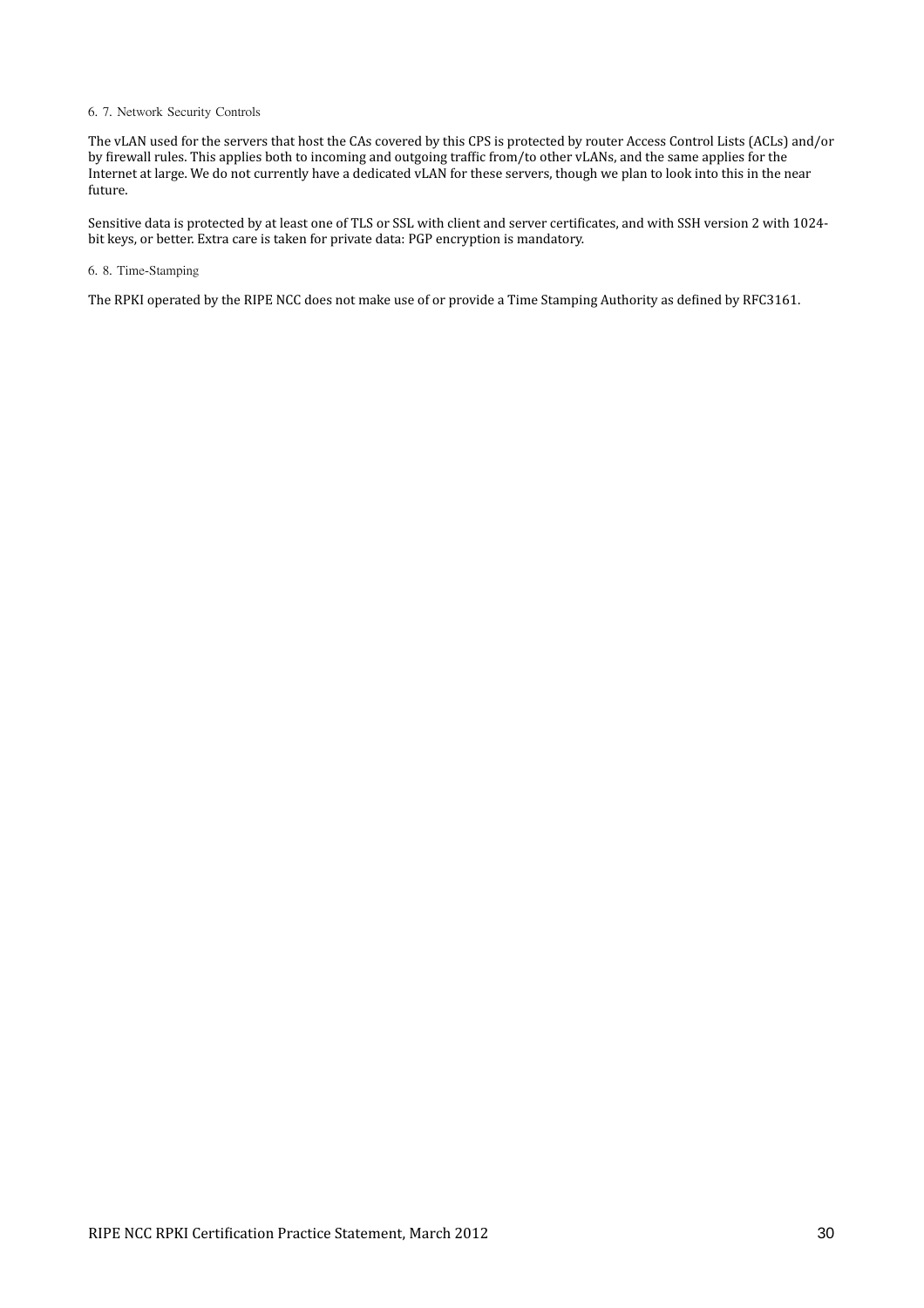7. Certificate and CRL Profiles [OMITTED]

Please refer to the Certificate and CRL Profile [\[RFC6487\].](#page-32-9)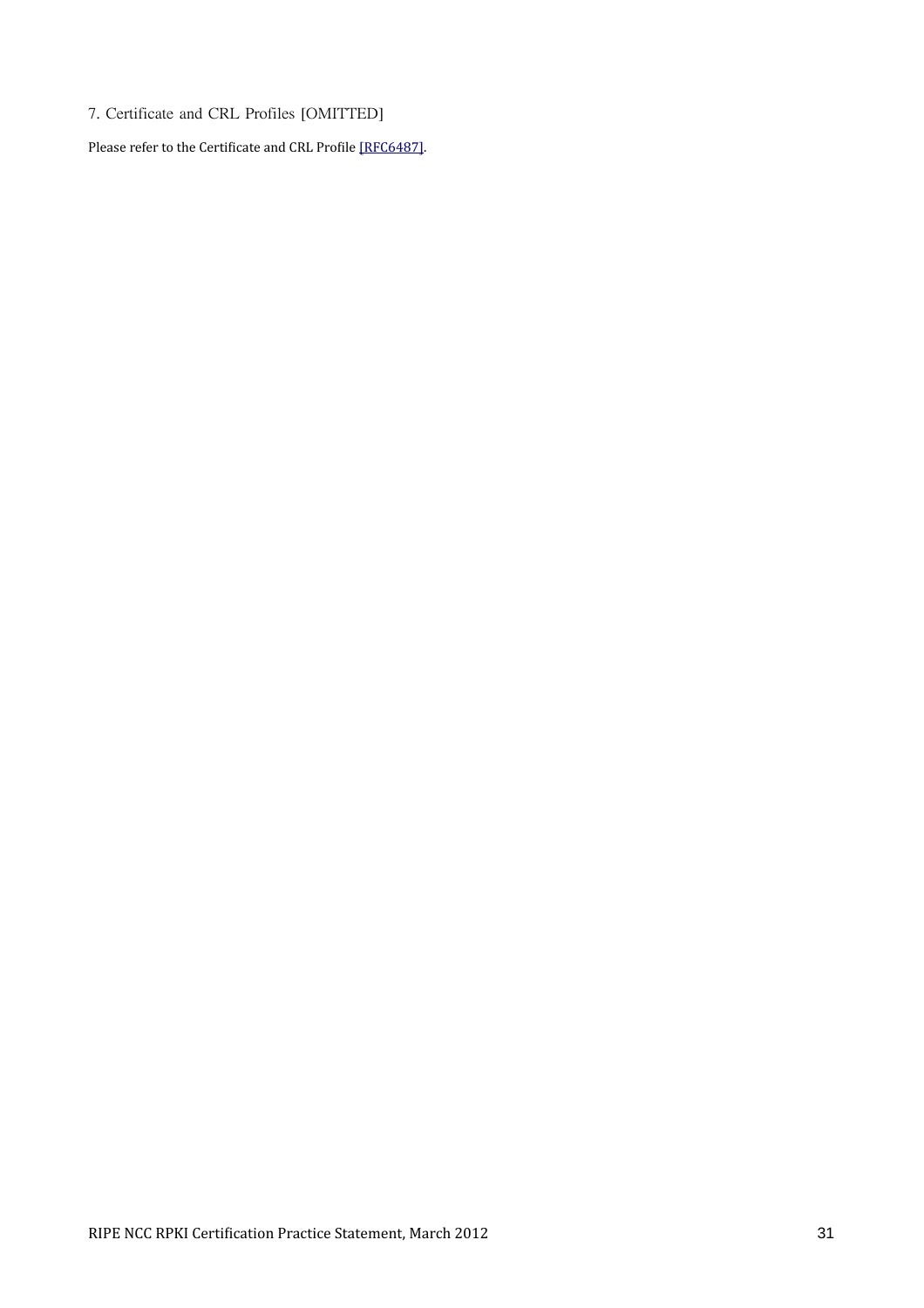# 8. Compliance Audit and Other Assessments

The RIPE NCC employs an outside firm to perform periodic vulnerability assessments for computer and network systems, including those that are part of the RPKI CA.

8. 1. Frequency or Circumstances of Assessment

Assessments are initiated at the behest of the Information Security Officer, Business Owner (Service Manager) or RIPE NCC Senior Management.

8. 2. Identity/Qualifications of Assessor

The outside firm engaged to perform the assessment is a commercial entity specialising in IT security assessment.

8. 3. Assessor's Relationship to Assessed Entity

The outside firm engaged to perform the assessment is a paid contractor with no other relationships to the RIPE NCC.

#### 8. 4. Topics Covered by Assessment

The external vulnerability assessment performed on RIPE NCC IT systems covers a variety of topics including (but not limited to) network port scanning, testing of web application interfaces, review of user authentication and authorisation mechanisms, logging and auditing, network security, and configuration management.

# 8. 5. Actions Taken as a Result of Deficiency

The RIPE NCC Security Officer reviews all recommendations made by the external assessor and will advise on remedial actions as appropriate.

### 8. 6. Communication of Results

The external vulnerability reports are provided to all relevant stakeholders within the RIPE NCC including, but not limited to the Business Owner, Information Security Officer and Senior Management.